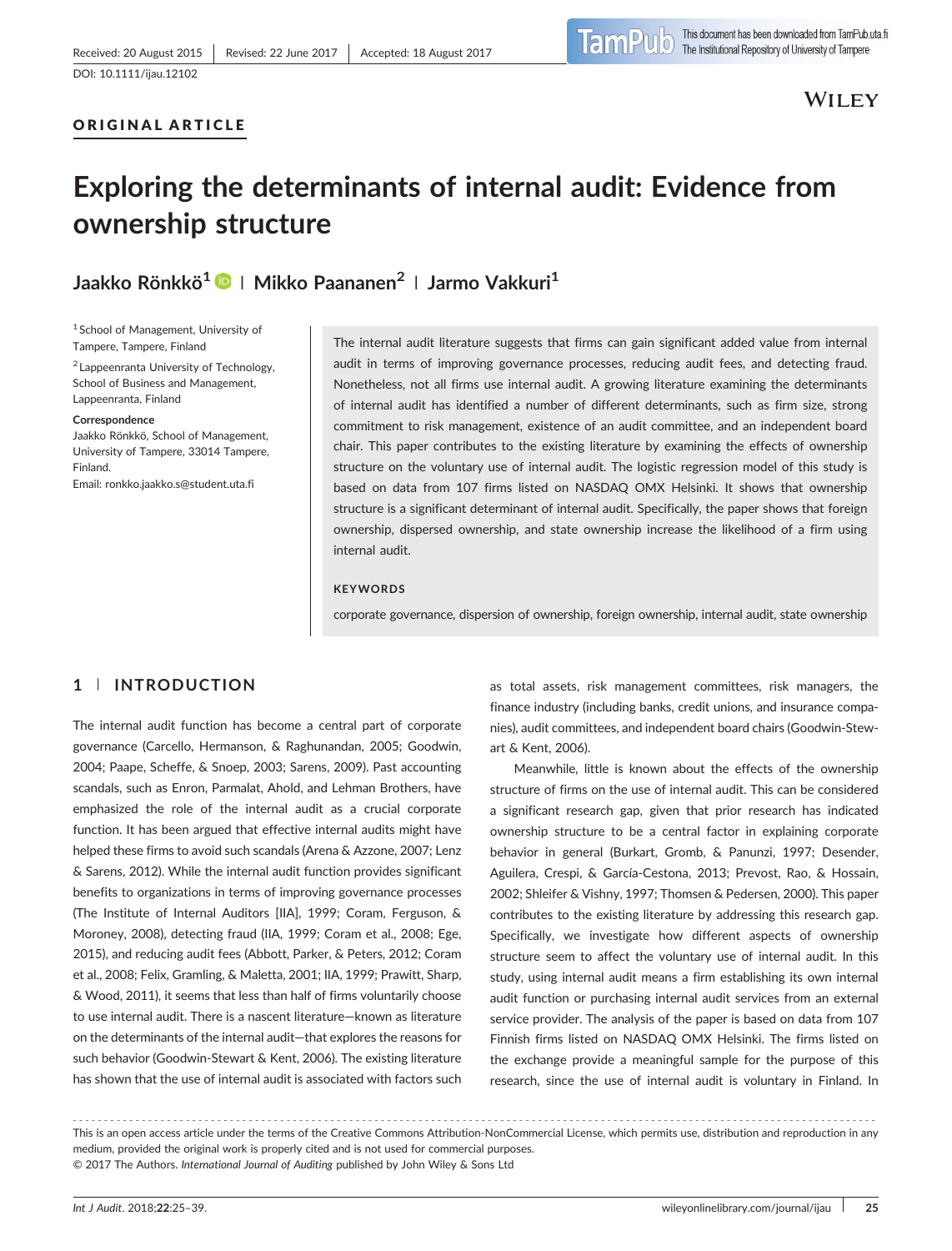**26 RÖNKKÖ ET AL.** RÖNKKÖ ET AL.

addition, firms listed on the exchange must announce a corporate governance statement and define the organization of their internal audit or explain if they have not established an internal audit (Securities Market Association, 2015). In contrast, firms that are listed, for example, on the New York Stock Exchange are mandated to arrange internal audit activities no later than the first anniversary of the company's listing date (New York Stock Exchange, 2016).

The results of the study are based on a logistic regression model. They show that the structure of ownership seems to affect the use of internal audit. The results suggest that three out of the four ownership factors that are explored in this paper tend to increase the likelihood of the voluntary use of internal audit: state ownership, foreign ownership, and dispersion of ownership. Furthermore, the results of this study suggest that firm size, organizational complexity, board gender diversity, liquidity, profitability, and growth seem to affect voluntary use of internal audit. However, in contrast to previous studies exploring this theme (Goodwin‐Stewart & Kent, 2006), this study relied on prior studies that have used total number of employees as a measure of firm size (Aldrich & Auster, 1986; Andres & Theissen, 2008; Arnegger, Hofmann, Pull, & Vette, 2014; Beck, Demirgüc‐Kunt, & Maksimovic, 2005; Connell, 2001; Hu, 2003; Shalit & Sankar, 1977). It should be noted that, when using an amount of total assets as a measure of firm size, the results related to ownership variables change to a degree. When total assets were used as a measure of firm size, the ownership determinants did not receive statistically significant coefficients. Naturally, this raises some questions about how the way of measuring firm size shapes the results showing the effects of ownership structure on the voluntary use of internal audit. At the same time, it establishes a fruitful basis for further research examining the effects of ownership structure on the voluntary use of internal audit.

This paper is organized as follows: Section 2 introduces the empirical starting point for the analysis; Section 3 positions the paper in the internal audit and ownership structure literature, and introduces the theoretical framework and hypothesis development. Section 4 introduces the data, sample selection, and model specification. Section 5 presents the results. Finally, Section 6 presents our conclusions and the limitations of the study, and makes suggestions for future research.

# 2 | THE INTERNAL AUDIT PROFESSION AND CORPORATE GOVERNANCE REGULATION IN FINNISH FIRMS

The first internal auditors were recruited to Finnish companies in the 1930s (Kuuluvainen, 2016). The 1970s and 1980s were a period of fast growth and internationalization in internal auditing in Finland, and the number of IIA Finland members topped 300 for the first time in history (Kumpusalo, 1996). In the early 1990s, the Finnish economy suffered from a deep economic crisis, and this also negatively affected the number of internal auditors (Kumpusalo, 1996). The accounting scandals in the USA and Europe in the early 2000s turned the trend back on track, and internal audit is slowly starting to find its way as a crucial part of Finnish companies' governance systems. In 2016, IIA Finland had approximately 700 active members (IIA Finland, 2016).

The corporate governance regulation of listed firms in Finland is still evolving. The first corporate governance recommendation in Finland was published in 1997 by the Central Chamber of Commerce and the Confederation of Finnish Industry and Employers (Securities Market Association, 2010). The aim of the recommendation was to clarify the corporate governance practices applied by Finnish companies. In 2010, the Securities Market Association of Finland published the Finnish Corporate Governance Code, which aims to ensure that Finnish listed companies apply high‐quality corporate governance practices. The Securities Market Association is a cooperation body established by the Confederation of Finnish Industries (EK), the Central Chamber of Commerce of Finland, and the NASDAQ OMX Helsinki Ltd. Corporate governance of listed companies in Finland is based on a combination of laws, the Rules of the Helsinki Stock Exchange, the regulations issued by the Financial Supervisory Authority, and the Finnish Corporate Governance Code (Securities Market Association, 2015). The most essential legal provisions are included in the Limited Liability Companies Act (624/2006), the Securities Markets Act (746/2012), the Auditing Act (1141/2015), and the Accounting Act (1336/1997). Internal audit is not required by any of these acts or regulations. However, the Finnish corporate governance recommendation (Hex Plc et al., 2003) and the Finnish Corporate Governance Code (Securities Market Association, 2010, 2015) introduce internal audit as an important part of good corporate governance and propose that listed firms arrange internal audit on a voluntary basis.

Finnish listed companies use a one‐tier corporate governance model consisting of the general meeting, the board of directors, and the managing director (Securities Market Association, 2010). Very few Finnish listed companies have supervisory boards (Securities Market Association, 2010). Finland as a member state of the EU has adopted Art. 41 of the 8th European Company Law Directive. The 8th Directive assigns the oversight duty regarding the internal audit function to the audit committee. In Finland, the transposition of the 8th Directive into national code was done along with the definition of an audit committee. According to the Finnish Corporate Governance Code (Securities Market Association, 2010), the extent of a company's business may require the establishment of an audit committee. The audit committee monitors the efficiency of the company's internal control, internal audit, and risk management systems, among other tasks. Companies that do not establish an audit committee shall assign these duties to the board or to some other committee. The International Standards for the Professional Practice of Internal Auditing accepted by the Institute of Internal Auditors (IIA, 2012) state that, in order to achieve the degree of independence necessary to effectively carry out the responsibilities of the internal audit activity, the chief audit executive should have direct and unrestricted access to both senior management and the board. Furthermore, the standards suggest that the necessary degree of independence can be achieved through a dual‐reporting relationship with the board and senior management. As an example of functional reporting to the board, the standards present the board approving decisions regarding the appointment and removal of the chief audit executive. Conclusively, the board or its audit committee makes decisions on the use of internal audit. The maintenance of the internal audit function is the responsibility of the chief audit executive, who is appointed and removed by the board or its audit committee.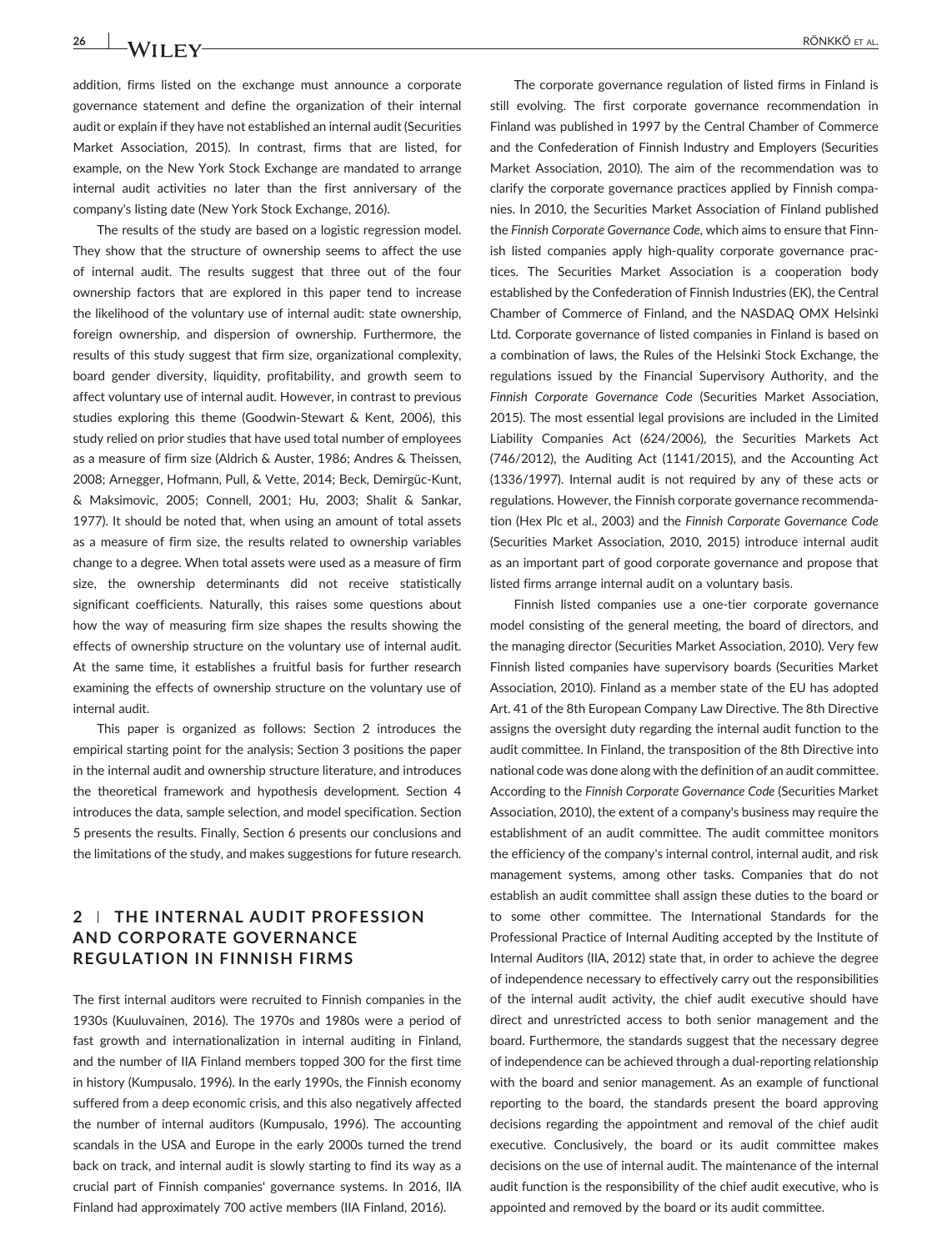NASDAQ OMX Helsinki fulfills the objectives and theoretical setting of this study for several reasons. First, internal audit is not obligatory for firms listed in Helsinki (Securities Market Association, 2010). Second, the state is a significant investor in listed Finnish firms (La Porta, Lopez‐De‐Silanes, & Shleifer, 1999; Löyttyniemi, 2011). Third, NASDAQ OMX Helsinki is a rather small open market where foreign capital has been a growing source of finance since 1993, when the market was opened to foreign investors (Oikarinen, 2010). In addition, NASDAQ OMX Helsinki is a suitable setting for the study because of the availability of detailed data. The empirical data for this study were mainly collected manually by us from companies' corporate governance statements, investor relations web pages, and financial statements. Ownership data were also drawn from Euroclear Finland's databases. Some ready‐calculated financial indicators were drawn from the databases of Balance Consulting Oy, a private financial data service provider, in order to complete the financial data.

# 3 | THEORETICAL FRAMEWORK AND HYPOTHESIS DEVELOPMENT

There is a well‐established literature that explores the effects of ownership structure on firm behavior. It has conclusively shown that the structure of ownership is a major determinant of firm behavior. The literature has demonstrated that it is associated with factors such as corporate governance (Bozec & Bozec, 2007; Desender et al., 2013; Shleifer & Vishny, 1997), firm performance (Burkart et al., 1997; Shleifer & Vishny, 1986; Thomsen & Pedersen, 2000), board composition (Rediker & Seth, 1995; Prevost et al., 2002; Bozec & Bozec, 2007), board remuneration (Dogan & Smyth, 2002), firm value (Jensen & Meckling, 1976; Selarka, 2005; Shleifer & Vishny, 1986; Slovin & Sushka, 1993; Perrini, Rossi, & Rovetta, 2008), dividend policies (La Porta, Lopez‐De‐Silanes, Shleifer, & Vishny, 2000), investor protection (La Porta, Lopez‐De‐Silanes, Shleifer, & Vishny, 1998), and mergers and acquisitions activities (Coates, 2010), among others. However, there is little information on how the structure of ownership affects the use of internal audit.

Currently, the theoretical discussion on the determinants of the internal audit is rather limited (Wallace & Kreutzfeldt, 1991; Carey, Simnett, & Tanewski, 2000; Goodwin & Kent, 2004; Carcello et al., 2005; Goodwin‐Stewart & Kent, 2006). Prior research has investigated voluntary demand for internal audit (Carey et al., 2000; Goodwin & Kent, 2004; Goodwin‐Stewart & Kent, 2006; Wallace & Kreutzfeldt, 1991), factors affecting internal audit budgets (Carcello et al., 2005), and the size of the internal audit function (Anderson et al., 2012). A large portion of the prior literature concerning the determinants affecting organizations' decisions to voluntarily arrange audit activities concerns external audits (Chow, 1982; Carey et al., 2000; Knechel, Niemi, & Sundgren, 2008). Prior studies suggest that company size is a relevant determinant affecting the existence of internal audit (Wallace & Kreutzfeldt, 1991; Goodwin‐Stewart & Kent, 2006). The determinants of the internal audit examined have included a wide range of factors, such as the complexity of the firm, board composition, audit committee activity, risk management (Goodwin‐Stewart & Kent, 2006), management control (Wallace & Kreutzfeldt, 1991), industry,

external audit fee, solvency (Carcello et al., 2005), profitability, and liquidity (Wallace & Kreutzfeldt, 1991; Carcello et al., 2005). However, prior discussion has disregarded the influence of corporate ownership structure on the use of internal audit.

The dominant theoretical framework explaining the existence of internal audit has been agency theory (Adams, 1994; Carey et al., 2000; Carcello et al., 2005; Goodwin & Kent, 2004; Goodwin‐Stewart & Kent, 2006; Mihret, 2014). Agency theory suggests that shareholders as principals and managers as agents may have diverging interests (Jensen & Meckling, 1976). Thus, the reasons for companies to arrange audit activities can relate to conflicts of interest among managers, shareholders, and bondholders (Abdel‐Khalik, 1993; Anderson, Francis, & Stokes, 1993; Carey et al., 2000; Chow, 1982; DeFond, 1992; Goodwin‐Stewart & Kent, 2006). Agency theory suggests that managers tend to have more information about the organization's operations and finances than the owners do (Adams, 1994). The owners thus might aim to mitigate this information asymmetry in order to ensure that agents' decisions are not harmful to principals' interests, or agents might incur bonding costs in order to signal to the principals that they are acting responsibly and in line with the principals' interests (Adams, 1994; Jensen & Meckling, 1976). Information asymmetries might also exist between senior managers and lower level managers (Goodwin‐Stewart & Kent, 2006). It can thus be suggested that senior management may delegate their internal control responsibilities to internal audit (Goodwin‐Stewart & Kent, 2006). Taken together, internal audit can theoretically be seen as a monitoring cost incurred by owners or a bonding cost incurred by managers (Adams, 1994).

The assurance and management consulting roles of internal audit have also been recognized by the International Standards for the Professional Practice of Internal Auditing reviewed and developed by the IIA (2012). Moreover, the standards suggest that internal audit activity must be independent (IIA, 2012). In order to achieve the necessary degree of independence, the standards state that the chief audit executive should have direct and unrestricted access to both the senior management and the board (IIA, 2012). This can be achieved through a dual‐reporting relationship with the board and the management (IIA, 2012). However, the dual‐reporting structure also causes problems, as the internal audit tries to serve two masters. As an example of functional reporting to the board, the standards (IIA, 2012) present the board approving decisions regarding the appointment and removal of the chief audit executive. This could also be seen as a mechanism to strengthen the independence of the internal audit from the senior management and as a mechanism to strengthen the relationship between the internal audit and the board of directors. Conclusively, the connection between internal audit and the board representing the shareholders is recognized both theoretically and in practice.

Modern publicly listed corporations typically have multiple shareholders. These principals with various identities and backgrounds might also have conflicting interests as they try to maximize the value of their investments in the corporation (Davis, Schoorman, & Donaldson, 1997). Thus, owners might aim to mitigate these information asymmetries as well, not just the information asymmetry between themselves and managers. The existing literature suggests that different ownership structures can affect the information asymmetry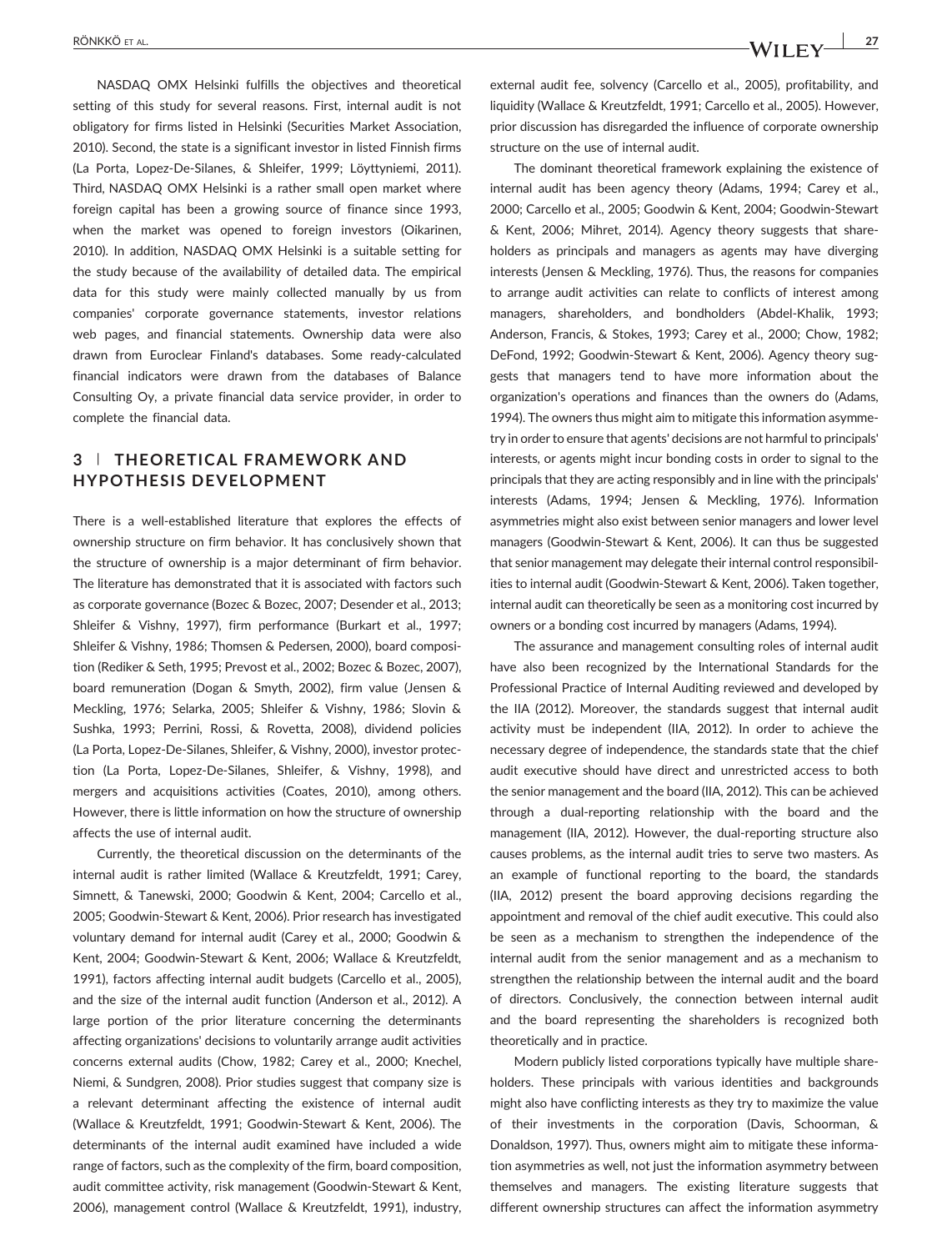between owners as principals and managers as agents (Ettredge, Simon, Smith, & Stone, 1994; Menon & Williams, 1994; Collier & Gregory, 1999). Prior studies suggest that internal audit is considered to be a potential solution for information asymmetries between the management and owners (Anderson et al., 1993; Carey et al., 2000; DeFond, 1992). Considering the board of directors' or its established audit committee's strong influence as representatives of shareholders on the decision to use internal audit in a company, the limited literature that explores the effects of ownership structure on the use of internal audit can be questioned. Our study addresses the paucity of research concerning solutions for these agency conflicts by examining the effects of ownership structures on the use of internal audit. However, the relationships between senior management, the different types of owners, and their possible representatives on the board are complex (Brown, Beekes, & Verhoeven, 2011). Thus, this study must acknowledge the possibility of endogeneity and reversed causality when interpreting the relationship between different types of ownership structures and the use of internal audit (Antle, Gordon, Narayanamoorthy, & Zhou, 2006; Brown et al., 2011; Larcker & Rusticus, 2010).

Prior ownership literature has introduced various ownership factors that affect a firm's behavior, such as the voting power of the largest shareholder (Thomsen & Pedersen, 2000), government ownership (La Porta et al., 1999; Thomsen & Pedersen, 2000), foreign ownership (Dahlquist & Robertsson, 2001), and management ownership (Tauringana & Clarke, 2000). Meanwhile, the existing corporate governance literature has examined relations between different corporate governance mechanisms and ownership determinants, such as ownership concentration (Bozec & Bozec, 2007; Kim, Kitsabunnarat-Chatjuthamard, & Nofsinger, 2007), foreign ownership (Leuz, Lins, & Warnock, 2010), dispersed ownership, and director ownership (Collier & Gregory, 1999).

This paper highlights foreign ownership, state ownership, dispersion of ownership, and the influence of a single powerful shareholder as potential ownership structure‐related determinants that affect the use of internal audit. These determinants are based on prior studies (Aggarwal, Erel, Ferreira, & Matos, 2011; Carey, Knechel, & Tanewski, 2013; Collier & Gregory, 1999; Connelly, Hoskisson, Tihanyi, & Trevis Certo, 2010; Ennser‐Jedenastik, 2014; La Porta et al., 1999; Leuz et al., 2010; Shleifer & Vishny, 1997; Thomsen & Pedersen, 2000).

#### 3.1 | Foreign ownership

Among other phenomena, foreign ownership (Leuz et al., 2010) has been suggested as a determinant that increases information asymmetry between owners and managers, and consequently increases the demand for monitoring. The prior literature argues that agency conflicts become greater as a company shifts further from its owners' control (Carey et al., 2000; Collis, Jarvis, & Skerratt, 2004; DeFond, 1992). The existing literature suggests that the major reasons influencing firms to arrange audit activities relate to agency conflicts between managers and shareholders (Abdel‐Khalik, 1993; Carey et al., 2000; Chow, 1982). It has also been suggested that the geographical diversification of owners can lead to an informational disadvantage for foreign investors (Leuz et al., 2010). Furthermore, several studies indicate that insider owners and the management can use their control over the company to gain private control benefits at the expense of other shareholders ( Leuz et al., 2010; Shleifer & Vishny, 1997; Stulz, 2005; Zingales, 1994). It has also been noted that the management might use a variety of techniques against foreign shareholders in particular, such as declaring shares illegal, causing problems with bringing up issues in shareholder meetings, and losing voting records (Shleifer & Vishny, 1997). Foreign investors might not have sufficient power to protect their voting rights in the same manner as domestic investors with better access to other shareholders and the law courts (Shleifer & Vishny, 1997). Corporate governance mechanisms, including arranging internal audit activities, should provide foreign owners with assurance to protect their investments (Leuz et al., 2010; Shleifer & Vishny, 1997; Stulz, 2005). Only some of the foreign investors could have access to internal audit reports through representatives in the board or its audit committee, as the International Standards for the Professional Practice of Internal Auditing (IIA, 2012) state that the chief audit executive should have a dual-reporting relationship with the board and senior management. However, management might invest in internal audit in order to signal to the shareholders that they are acting responsibly and in line with the shareholders' interests (Adams, 1994).

Leuz et al. (2010) suggest that foreign investors avoid investing in companies with poor governance. Poor corporate governance is likely to increase the monitoring costs faced by foreign investors and consequently reduce the return on invested capital (Leuz et al., 2010). Monitoring is required in order to hinder managers and controlling owners from providing opaque financial information and earnings management (Leuz Nanda, & Wysocki, 2003). Consequently, this might affect the demand for internal audit as management shifts further from the foreign owners' control (Adams, 1994; Carey et al., 2000; Goodwin‐Stewart & Kent, 2006).

Aggarwal et al. (2011) state that foreign institutional investors export good corporate governance practices and have a significant role in improving governance. Furthermore, foreign institutional investors seem to affect which corporate governance mechanisms are in place in companies they have invested in (Aggarwal et al., 2011). Exporting good governance should protect the shareholder rights of foreign investors when insiders tend to pursue their own interests (Stulz, 2005; Leuz et al., 2010). These findings might indicate that companies with a high foreign ownership stake use internal audit as part of a high‐quality governance system, while several studies have recognized the internal audit as a central part of corporate governance (Carcello et al., 2005; Goodwin, 2004; Paape et al., 2003; Sarens, 2009). An internal audit might provide potential added value to foreign institutional owners by ensuring reliable financial reporting when managers might aim to misrepresent the firm's performance for their own benefit (Leuz et al., 2003). This study complements prior research by investigating whether the use of internal audit as a central part of corporate governance is connected to the proportion of company shares owned by foreign investors. Given these arguments, we expect a higher foreign ownership percentage to be positively associated with the use of internal audit. This leads to the following hypothesis:

> H1. The higher the foreign ownership percentage, the higher the probability that a firm uses internal audit.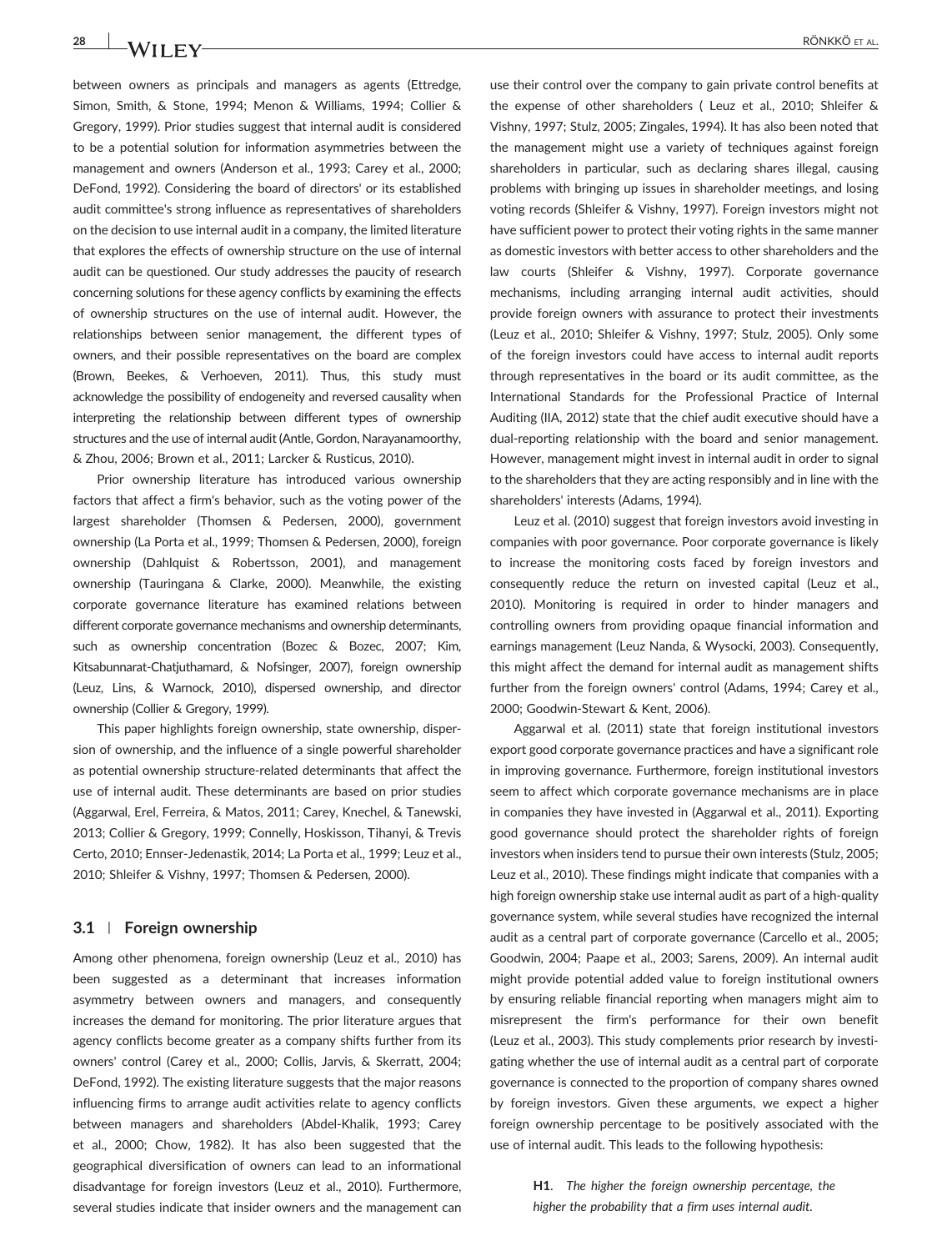#### 3.2 | State ownership

A growing body of literature has been exploring the behavior of state‐ owned enterprises. Several prior studies have noted that state ownership is a crucial factor affecting a firm's behavior (Connelly et al., 2010; Ennser‐Jedenastik, 2014; La Porta et al., 1999; Shleifer & Vishny, 1994). The prior ownership literature argues that states may pursue possible political objectives using state‐owned firms (La Porta et al., 1999; Shleifer & Vishny, 1994). The potential agency problem in state‐owned listed companies is that managers may not run the company as intended by politicians, and the achievement of political objectives might be endangered. Furthermore, agency theory suggests that financiers, such as shareholders, have difficulties in assuring the spending of their funds by management (Shleifer & Vishny, 1997). Thus, politicians might have an interest in applying risk management and an effective internal control system as part of a high‐quality corporate governance structure in order to find out whether the funds have been used as intended (Carey et al., 2013).

The Organization for Economic Co-operation and Development's ([OECD's], 2004) Principles of Corporate Governance introduces internal audit as an important part of good corporate governance. These principles aim to develop professional and ethical behavior in order to stabilize financial markets and economic growth. Several member countries have introduced their own policies for steering the activities of state‐owned companies. Among other countries, the Finnish Prime Minister's Office (2011) has published a state ownership policy for the daily steering activities of state‐owned companies. The policy outlines that state‐owned companies are expected to be familiar with both domestic and foreign corporate governance codes. In addition, the policy makes it clear that state‐owned companies are expected to comply with the best practices of corporate governance as presented by the codes. Thus, the board or its audit committee might signal to the government owner that it pursues to comply with the best practices of corporate governance by using internal audit. On the other hand, the state might pursue appointing a representative to the board of directors and affect the use of internal audit through that board member.

Both the OECD Principles of Corporate Governance (OECD, 2004) and the Finnish Corporate Governance Code (Securities Market Association, 2010) introduce internal audit as an important part of good corporate governance. Therefore, we expect that state ownership has a positive effect on the voluntary use of internal audit. This leads to the following hypothesis:

> H2. If the state is an owner of a listed company, there is a higher probability that the firm uses internal audit.

#### 3.3 | Dispersion of ownership

As the investor base of a firm grows, the separation of ownership and control increases (Carey et al., 2013). Consequently, there are considered to be more complicated traditional agency conflicts in entities with larger owner bases (Carey et al., 2013; Collier & Gregory, 1999). In companies with many investors, owners are often smaller and poorly informed of their control rights (Shleifer & Vishny, 1997). Therefore, dispersion of ownership—and the separation of ownership and control this can create—might create a demand for audit (Carey et al., 2013).

The prior literature states that dispersed ownership commits shareholders to lower levels of monitoring and control (Burkart et al., 1997). An internal audit might be one solution to guarantee the shareholders' interests in companies with larger owner bases, by reducing agency conflicts between managers and minor shareholders (Adams, 1994; Carey et al., 2000; Goodwin‐Stewart & Kent, 2006).

Corporate governance researchers have realized that, in addition to the traditional depiction of the agency model, this theory has other implications (La Porta et al., 1998; Young, Peng, Ahlstrom, Bruton, & Jiang, 2008). The principal–principal theory suggests that conflicts of interest might exist between different sets of principals, such as controlling shareholders and minority shareholders (Dharwadkar, George, & Brandes, 2000; Young et al., 2008). These conflicting interests between owners with various identities and backgrounds might occur as they try to maximize the value of their investment (Davis et al., 1997). Thus, an internal audit might also be established in order to mitigate information asymmetries between different owners. Furthermore, it must be noted that several smaller blockholders might work together and enhance their control, as information asymmetries exist between different groups of owners (Connelly et al., 2010). The possible collaboration between smaller blockholders might exist to the extent to which their interests are aligned (Connelly et al., 2010). This is to be recognized, as the prior literature suggests that the presence of several smaller blockholders is actually more common than the presence of a single majority blockholder (Maury & Pajuste, 2005). In this study, the dispersion of ownership is measured by the total number of shareholders. This paper addresses the discussion of ownership dispersion and the separation of ownership and control by testing the total number of shareholders in relation to internal audit. We expect dispersed ownership to be positively associated with the use of internal audit. The following hypothesis is therefore tested:

> H3. The more dispersed the ownership structure, the higher the probability that a firm uses internal audit.

#### 3.4 | Influence of a single powerful shareholder

In the prior ownership literature, voting rights in firms, and especially the voting rights of the principal shareholders, are acknowledged as a determinant of corporate behavior and performance (La Porta et al., 1999; Thomsen & Pedersen, 2000). In addition, the existing governance literature argues that large shareholders have a central role in corporate governance (La Porta et al., 1999; Shleifer & Vishny, 1986, 1997). Large shareholders are further introduced as active decisionmakers in corporate governance issues (La Porta et al., 1999; Connelly et al., 2010). Ownership concentration among large shareholders is also considered a governance mechanism as such (Kim et al., 2007).

The Finnish Limited Liability Companies Act (624/2006) is based on strong principles and promotes a strong ownership role. One of the main principles is that of majority rule, which states that decisions are based on the majority vote. Strong shareholders also have other rights in listed firms in Finland. According to the Finnish Limited Liability Companies Act, shareholders owning no less than 10% of the company's shares have particular rights, such as demanding an extraordinary general meeting to be called to address a specific issue, demanding a minority dividend to be distributed, bringing an action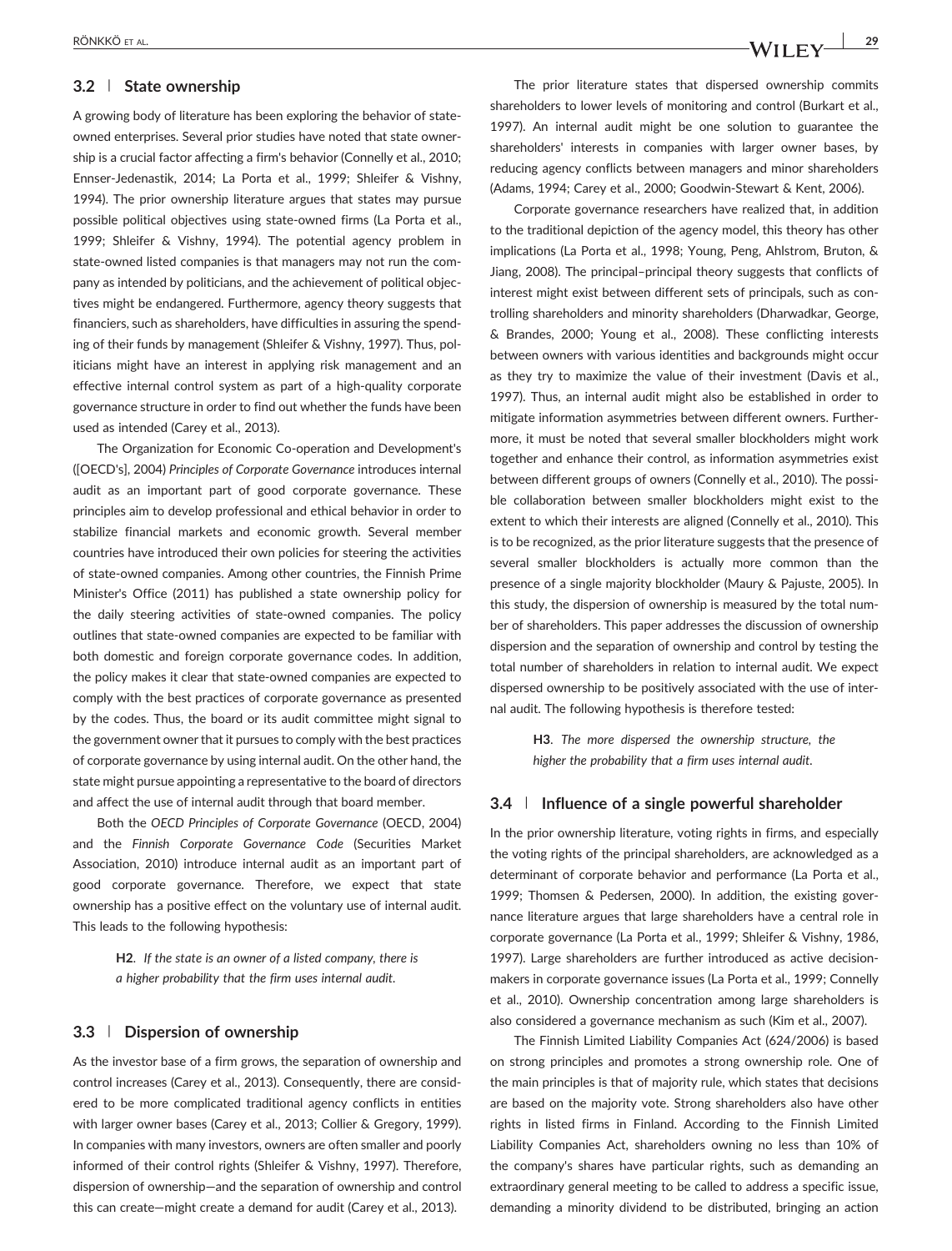against the company's directors or another shareholder, and proposing that a special audit be carried out. Taking on board these arguments, NASDAQ OMX Helsinki provides a suitable environment to examine a single powerful shareholder's influence on firm behavior, such as the voluntary use of internal audit.

Prior studies suggest that ownership concentration can be seen as a substitute for other control devices and decrease the need for corporate governance mechanisms, and this situation is especially found in European social democracies pressing firms to favor employment instead of invested capital (Roe, 2003; Bozec & Bozec, 2007). Furthermore, the substitution effect argument suggests that a powerful controlling shareholder increases monitoring by owners and consequently decreases the benefits of other governance mechanisms (Bozec & Bozec, 2007), in which internal audit function is suggested to be an important element by previous studies (Carcello et al., 2005; Goodwin, 2004; Paape et al., 2003; Sarens, 2009). In addition, the existing literature has examined relations between ownership concentration and other corporate governance mechanisms, such as board independence (Kim et al., 2007), and board turnover (Franks & Mayer, 2001). Kim et al. (2007) present a negative relation between higher ownership concentration and independent members of the board. Other findings also state that concentrated ownership or the existence of large blockholders increase direct monitoring of, and interference in management by, the shareholders (Burkart et al., 1997; Connelly et al., 2010). Blockholders are also suggested to have incentives to enjoy benefits not shared with minority shareholders (Connelly et al., 2010). These findings suggest that a high ownership concentration might decrease the need for or interest in an improved internal control system, and accordingly the emphasis on using internal audit when the owner's observability of the management's actions increases; see Carey et al. (2000), Collier and Gregory (1999), Collis et al. (2004), and DeFond (1992). We therefore explore the effects of a single powerful shareholder on the use of internal audit. In this study, the voting power of the largest single shareholder describes the concentration of ownership. This variable is based on the prior literature (Bozec & Bozec, 2007; Kinkki, 2008; Thomsen & Pedersen, 2000). Despite arguments suggesting that a dominant shareholder might have greater incentive to implement good corporate controls, we draw on evidence from previous studies (Bozec & Bozec, 2007; Kim et al., 2007; Roe, 2003) and expect concentration of ownership to be negatively associated with the use of internal audit. This leads to the following hypothesis:

> H4. The stronger the voting power of the largest shareholder, the lower the probability that a firm uses internal audit.

The hypotheses of the potential ownership structure‐related determinants affecting the use of internal audit are presented inTable 1.

# 4 | EMPIRICAL ANALYSES

#### 4.1 | sample selection

Our statistical analyses are based on an original sample of 121 firms listed on the NASDAQ OMX Helsinki in 2012. The original sample

#### TABLE 1 Expected logistic regression results

| <b>Variable</b>     | Variable type | <b>Expected sign</b> |
|---------------------|---------------|----------------------|
| <b>PROFIT</b>       | Control       | $^{+}$               |
| SOLV                | Control       | $^{+}$               |
| <b>LIQUID</b>       | Control       | $\ddot{}$            |
| <b>GROWTH</b>       | Control       | $+$                  |
| <b>SIZE</b>         | Control       | $^{+}$               |
| <b>GENDER</b>       | Control       | $\overline{\cdot}$   |
| <b>AUDITCOM</b>     | Control       | $^{+}$               |
| <b>INDEP</b>        | Control       | $+$                  |
| <b>COMPL</b>        | Control       | $\ddot{}$            |
| <b>DAYS</b>         | Control       | $+$                  |
| <b>INDUSTRIALS</b>  | Control       | ?                    |
| <b>CONSGOODS</b>    | Control       | $\ddot{?}$           |
| <b>TECHNOLOGY</b>   | Control       | ?                    |
| <b>CONSSERVICES</b> | Control       | $\overline{?}$       |
| <b>BASICMATER</b>   | Control       | ?                    |
| <b>FINANCIALS</b>   | Control       | $\ddot{?}$           |
| <b>OTHERS</b>       | Control       | ?                    |
| <b>MAJOR</b>        | Independent   |                      |
| <b>STATE</b>        | Independent   | $\ddot{}$            |
| <b>FOREIGN</b>      | Independent   | $+$                  |
| <b>DISPER</b>       | Independent   | $^{+}$               |

was reduced by 14 firms. Four banks and one insurance company were excluded because their financial indicators were not comparable to the other sample firms. The banks and the insurance company did not provide current ratio information in their financial statements. Nine firms were further excluded to eliminate incomplete information. Three of these did not report the return on equity ratio and three others did not report the current ratio in their financial statements. Two of the excluded firms were registered in Sweden and reported according to Swedish legislation. One excluded firm did not report the number of independent members on the board. As a result, the final sample consisted of 107 firms. The dataset was collected from multiple sources. First, we used corporate governance statements to draw out information on the use of internal audit, and the composition of the boards of directors and audit committees. Second, the financial indicators of solvency, liquidity, and profitability were collected from the financial statements of the firms. Information on personnel was also collected by the authors from the firms' financial statements. Third, we drew some ready-calculated financial indicators concerning revenues generated by foreign operations from the databases of Balance Consulting Oy, which is a local private financial data service provider. The growth information, measured by change in revenues, was also drawn from the databases of Balance Consulting Oy. Fourth, the number of days that a firm had been publicly listed on NASDAQ OMX Helsinki was gathered from the Finnish online newspaper Kauppalehti.fi's database. The sources of the collected variables are presented in Table 2.

Fifth, we gathered the ownership structure data concerning major shareholders and the total number of shareholders from the investor pages of the sample firms. Sixth, we used the databases of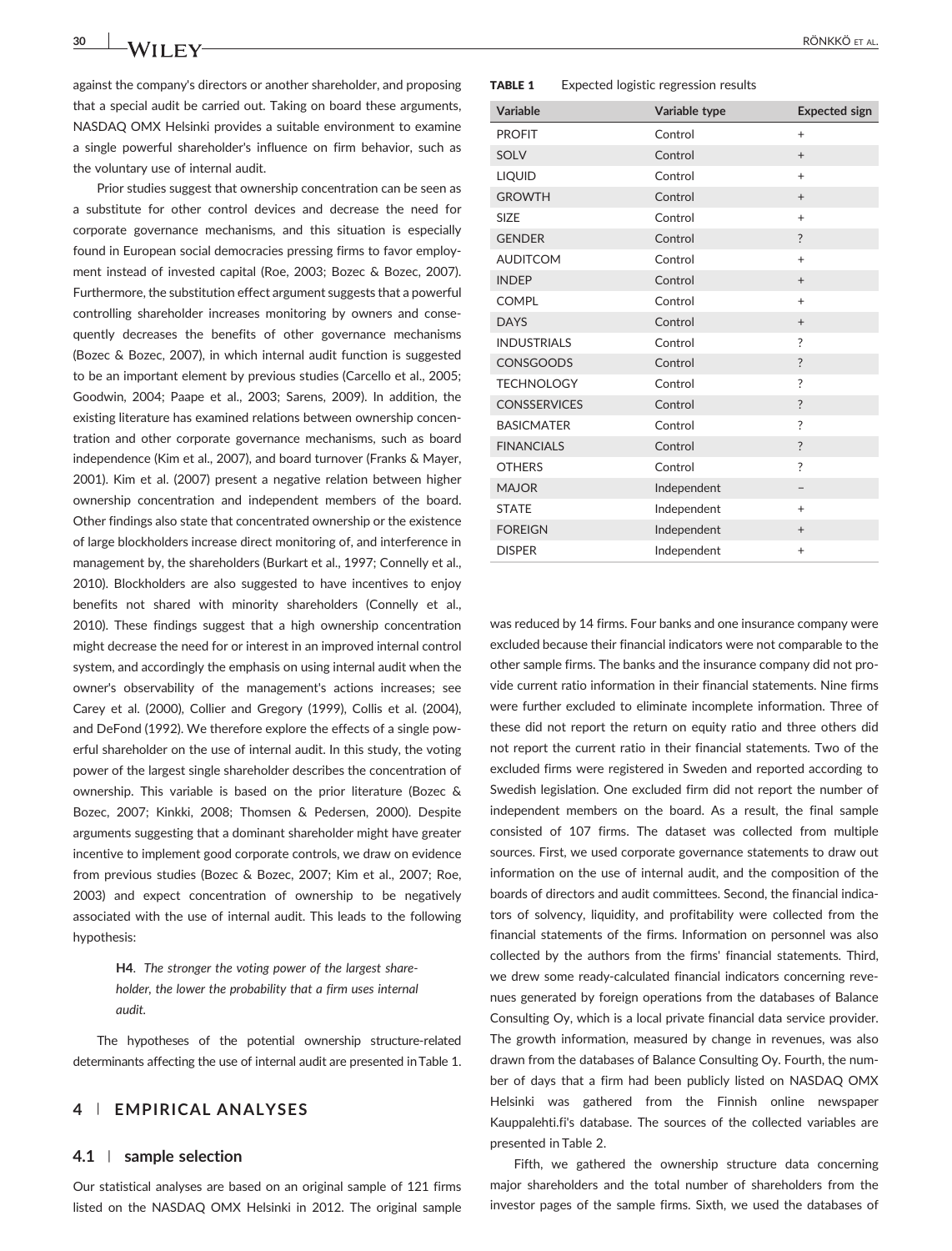TABLE 2 Sources of the collected data

| Variable            | Variable type | Data source                                  |
|---------------------|---------------|----------------------------------------------|
| <b>IAUDIT</b>       | Dependent     | Corporate governance statement               |
| <b>PROFIT</b>       | Control       | <b>Financial statement</b>                   |
| SOI V               | Control       | <b>Financial statement</b>                   |
| <b>LIQUID</b>       | Control       | <b>Financial statement</b>                   |
| <b>GROWTH</b>       | Control       | <b>Balance Consulting's database</b>         |
| SI <sub>7</sub> F   | Control       | <b>Financial statement</b>                   |
| <b>GENDER</b>       | Control       | Corporate governance statement               |
| <b>AUDITCOM</b>     | Control       | Corporate governance statement               |
| <b>INDEP</b>        | Control       | Corporate governance statement               |
| <b>COMPL</b>        | Control       | <b>Balance Consulting's database</b>         |
| <b>DAYS</b>         | Control       | Kauppalehti.fi database                      |
| <b>INDUSTRIALS</b>  | Control       | NASDAQ Helsinki official website             |
| <b>CONSGOODS</b>    | Control       | NASDAQ Helsinki official website             |
| <b>TECHNOLOGY</b>   | Control       | NASDAQ Helsinki official website             |
| <b>CONSSERVICES</b> | Control       | NASDAQ Helsinki official website             |
| <b>BASICMATER</b>   | Control       | NASDAQ Helsinki official website             |
| <b>FINANCIALS</b>   | Control       | NASDAQ Helsinki official website             |
| <b>OTHERS</b>       | Control       | NASDAQ Helsinki official website             |
| <b>MAJOR</b>        | Independent   | Investor pages of a firm                     |
| <b>STATF</b>        | Independent   | Prime Minister's office Finland's<br>website |
| <b>FOREIGN</b>      | Independent   | Euroclear Finland's database                 |
| <b>DISPER</b>       | Independent   | Investor pages of a firm                     |

Euroclear Finland to complete the ownership data by drawing out ready‐calculated information on foreign ownership. Seventh, the industry sector root code information was collected from NASDAQ Helsinki's official website. Finally, we collected information on state ownership from the website of the Ownership Steering Department of the Finnish Prime Minister's Office. We checked the collected data manually for completeness and accuracy. In addition, the corporate governance statements and financial statements used for data gathering were audited by the authorized public accountants of the listed companies.

# 4.2 | Model specification

Since the dependent variable (IAUDIT) is a binary variable, we chose to estimate the following logit regression model to examine the effects of determinants of the voluntary use of internal audit:

$$
IAUDIT = b0 + b1PROFIT + b2SOLV + b3LIQUID + b4GROWTH + b5SIZE + b6GENDER + b7AUDITCOM + b8INDEPENDER + b43NDEP + b9COMPL + b10DAYS + b11MAJOR + b12STATE + b13FOREIGN + b14DISPER + e
$$
\n(1)

where

 $I$ AUDIT = 1 if a firm uses internal audit by establishing its own internal audit function or purchasing internal audit services from an external service provider, otherwise IAUDIT = 0;

| <b>PROFIT</b>  | is the profitability-that is, return on equity mea-<br>sured as net income divided by shareholders' |  |  |  |  |  |
|----------------|-----------------------------------------------------------------------------------------------------|--|--|--|--|--|
|                | equity;                                                                                             |  |  |  |  |  |
| SOLV           | is the solvency-that is, equity ratio measured as                                                   |  |  |  |  |  |
|                | total equity divided by total assets;                                                               |  |  |  |  |  |
| <b>LIQUID</b>  | is the liquidity- that is, current ratio measured as                                                |  |  |  |  |  |
|                | current assets divided by current liabilities;                                                      |  |  |  |  |  |
| <b>GROWTH</b>  | is the change in revenues (percent) from financial                                                  |  |  |  |  |  |
|                | year 2011 to financial year 2012;                                                                   |  |  |  |  |  |
| <b>SIZE</b>    | is the logarithm of firms' total personnel;                                                         |  |  |  |  |  |
| $GENDER = 1$   | if a board has a female member, otherwise GEN-                                                      |  |  |  |  |  |
|                | $DER = 0$ (all boards had at least one male member);                                                |  |  |  |  |  |
| AUDITCOM = 1   | if a firm has an audit committee, otherwise                                                         |  |  |  |  |  |
|                | $AUDITCOM = 0$ ;                                                                                    |  |  |  |  |  |
| <b>INDEP</b>   | is the share of independent members on the board                                                    |  |  |  |  |  |
|                | of directors:                                                                                       |  |  |  |  |  |
| <b>COMPL</b>   | is the revenues generated by a firm's foreign oper-                                                 |  |  |  |  |  |
|                | ations in relation to total revenues;                                                               |  |  |  |  |  |
| <b>DAYS</b>    | is the number of days that a firm has been publicly                                                 |  |  |  |  |  |
|                | listed on NASDAQ OMX Helsinki;                                                                      |  |  |  |  |  |
| <b>MAJOR</b>   | is the share of ownership of the largest shareholder                                                |  |  |  |  |  |
|                | $(0-100\%);$                                                                                        |  |  |  |  |  |
| $STATE = 1$    | if the state is a shareholder of the firm, otherwise                                                |  |  |  |  |  |
|                | $STATE = 0$                                                                                         |  |  |  |  |  |
| <b>FOREIGN</b> | is the share of foreign shareholders out of total                                                   |  |  |  |  |  |
|                | shareholders (0-100%);                                                                              |  |  |  |  |  |
| <b>DISPER</b>  | is the logarithm of total number of shareholders.                                                   |  |  |  |  |  |

IAUDIT, the dependent variable of the model indicates whether a firm uses internal audit. It received a value of 1 if the firm used internal audit, or 0 otherwise. A similar measure was used by Goodwin‐Stewart and Kent (2006).

The model included four ownership‐specific independent variables that were drawn from different data sources. First, it included the share of ownership of the largest shareholder (MAJOR), which reflects the influence of a single powerful shareholder. This was measured as the share of voting power of the largest shareholder (0–100%). The same measure has been used in prior literature (Bozec & Bozec, 2007; Kinkki, 2008; Thomsen & Pedersen, 2000). Information on the largest shareholder was drawn from the firms' investor pages. Second, the model included a state ownership variable (STATE), which indicated whether the Finnish government has an ownership stake in the sample firm. This was measured as a binary variable based on existing literature (Lu, Thangavelu, & Hu, 2016; Rugman, 1983). It had a value of 1 if the government was a shareholder of the firm, or 0 otherwise. The Finnish government has traditionally been rather active in owning firms with a strategic interest, such as energy producers, oil refiners, and aviation companies. In 2012, it had holdings in 15 such firms that were listed on NASDAQ OMX Helsinki. Third, the dispersion of ownership was measured as a logarithm of the total number of shareholders (DISPER). A similar measure of dispersion has been used in past research literature (Collier, 1993; Cooke, 1989; Lloyd, Jahera, & Page, 1985; Rozeff, 1982). Fourth, the model included a variable that measured the effect of foreign ownership (FOREIGN) on the likelihood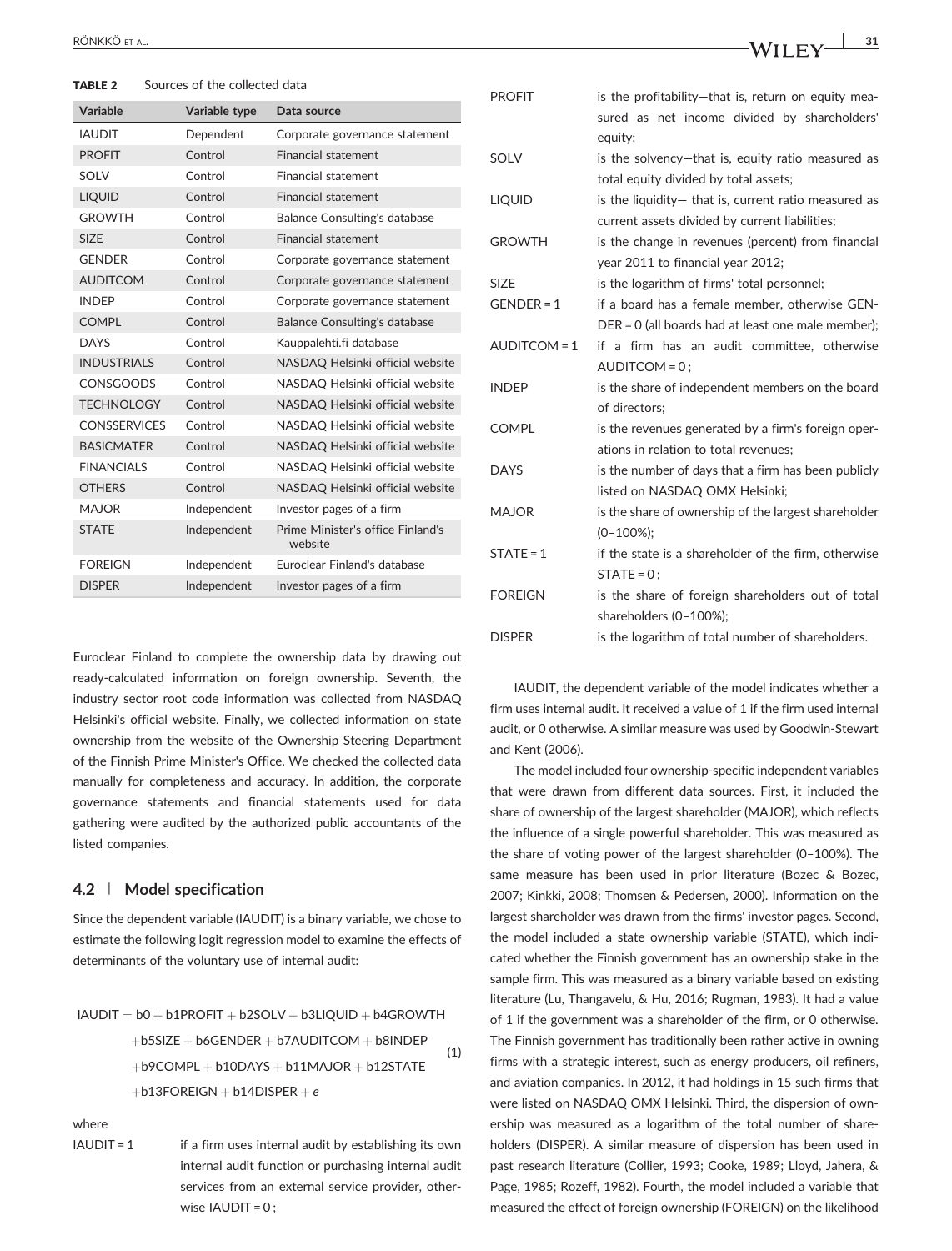of using internal audit. This was measured as the share of foreign shareholders out of total shareholders (0–100%).

The model also included a group of control variables. The prior literature has suggested that financial performance might have an impact on the ability of firms to invest in internal audit (Carcello et al., 2005; Wallace & Kreutzfeldt, 1991). That is to say, good financial performance might increase the likelihood of firms investing in internal audit. Given this argument, we controlled for the financial performance of firms in the model on three fundamental levels (Altman, 1968): (i) we formulated a variable of profitability (PROFIT), which was measured as the operating profit margin of the firms; (ii) we constructed a variable of liquidity (LIQUID), which was measured as the current ratio of the firms; and (iii) we formulated a variable of solvency (SOLV), measured as the equity ratio. The financial performance information was drawn from the financial statements of the firms. In addition to financial performance, a number of other control variables were included in the model. The prior research indicates that organizational complexity might lead to greater decentralization and a greater demand for monitoring (Carcello et al., 2005), causing pressure on firms to use internal audit. It was therefore controlled in this study as well. The prior internal audit literature has identified several company characteristics that reflect organizational complexity and greater decentralization, such as proportion of foreign subsidiaries, number of subsidiaries, or number of business segments (Carcello et al., 2005). We chose the ratio between the revenues of foreign operations and total revenues as a measure of complexity (COMPL), owing to data availability. A similar measure has been used in past research literature (Desender et al., 2013). It was expected to be positively related to the use of internal audit.

Prior studies have also suggested that firm size is an important determinant of the use of internal audit (Goodwin‐Stewart & Kent, 2006), and the existence of an internal audit department (Wallace & Kreutzfeldt, 1991) and internal audit budgets (Carcello et al., 2005; Anderson et al., 2012); large firms are more likely to use internal audit, for example. This was therefore controlled in the model. Prior studies have introduced proxies of size such as total assets (Anderson et al., 2012; Carcello et al., 2005; Goodwin‐Stewart & Kent, 2006) or total revenues (Wallace & Kreutzfeldt, 1991). Nevertheless, the professional literature states that the use of internal audit is importantly related to number of employees, among other factors (Securities Market Association, 2010, p. 24). There is also evidence that the internal audit effectiveness literature suggests that the ratio between the number of internal auditors and the number of total employees in a company is a significant determinant of internal audit effectiveness (Arena & Azzone, 2009). We therefore constructed an employee-related size variable (SIZE), which was measured as a logarithm of the number of total personnel. This is a well‐established measure that has been used in a number of prior studies (Aldrich & Auster, 1986; Andres & Theissen, 2008; Arnegger et al., 2014; Beck et al., 2005; Connell, 2001; Hu, 2003; Shalit & Sankar, 1977). It is also generally used for statistical purposes to classify firms based on their size; for example, statistical offices across Europe use it to determine firm size (Eurostat, 2017). However, it must be noted that the robustness of our model is sensitive to the size proxy.

It has been suggested that the existence of an audit committee and an independent board chair are associated with the use of

internal audit (Goodwin‐Stewart & Kent, 2006). Prior research suggests that the existence of an audit committee demonstrates a demand for internal audit quality (Abbott, Parker, Peters, & Rama, 2007), and that director independence is related to an effective monitoring environment (Adams & Ferreira, 2009; Carcello & Neal, 2000). We formulated a binary variable to measure whether a firm had an audit committee (AUDITCOM). It had a value of 1 if the firm had a committee, or 0 otherwise. This was expected to be positively associated with the use of internal audit. Furthermore, we formed a variable to measure the independence of board members (INDEP), which was measured as the share of independent members on the board of directors. A high share was also expected to have a positive effect on the likelihood that a firm used internal audit. We also controlled for whether the fact that a board has both genders represented has an impact on the use of internal audit. Prior research suggests that board‐level gender diversity improves governance and monitoring over a homogeneous board (Abbott, Parker, & Presley, 2012b). However, we did not have any expectations about the relation between board gender diversity and use of internal audit. The establishment of an audit committee, having independent members on the board, and having both genders represented on the board are all recommended by the Finnish Corporate Governance Code (Securities Market Association, 2010).

We also controlled for the number of days a firm has been listed on the stock exchange. It was expected that a long history increases the likelihood that a firm uses internal audit. Finally, the existing literature suggests that industry‐specific determinants are associated with the existence of an internal audit function (Goodwin & Kent, 2004; Wallace & Kreutzfeldt, 1991) and internal audit budgets (Carcello et al., 2005). Drawing on these findings, we classified the firms into seven groups according to NASDAQ Helsinki's sector root codes. The sectors examined in this study are industrials, consumer goods, technology, consumer services, basic materials, financials, and, due to the low number of observations, "others," including oil and gas, health care, telecommunications, and utilities.<sup>1</sup> We also collected information on external audit service providers in order to control for Big 4 companies. The Big 4 variable had to be excluded from the regression model due to the fact that all except two of the companies in our model had a Big 4 company as an external auditor. Correlations of the variables are presented in Table 3.

#### 5 | RESULTS

Table 4 presents the descriptive statistics for the variables used in the regression model. It shows that as many as 41.1% of the sample firms had used internal audit (IAUDIT).<sup>2</sup> Furthermore, 59.9% of the sample firms had decided not to use internal audit. The sample firms explained the reasons for not using internal audit in their corporate governance statements, as suggested by the Finnish Corporate Governance Code (Securities Market Association, 2010). Company size, stage of development and operational scope of the company, and purchasing of larger external audit services, among others, were presented as reasons for not implementing internal audit. Our figure is relatively close to previous findings on the voluntary use of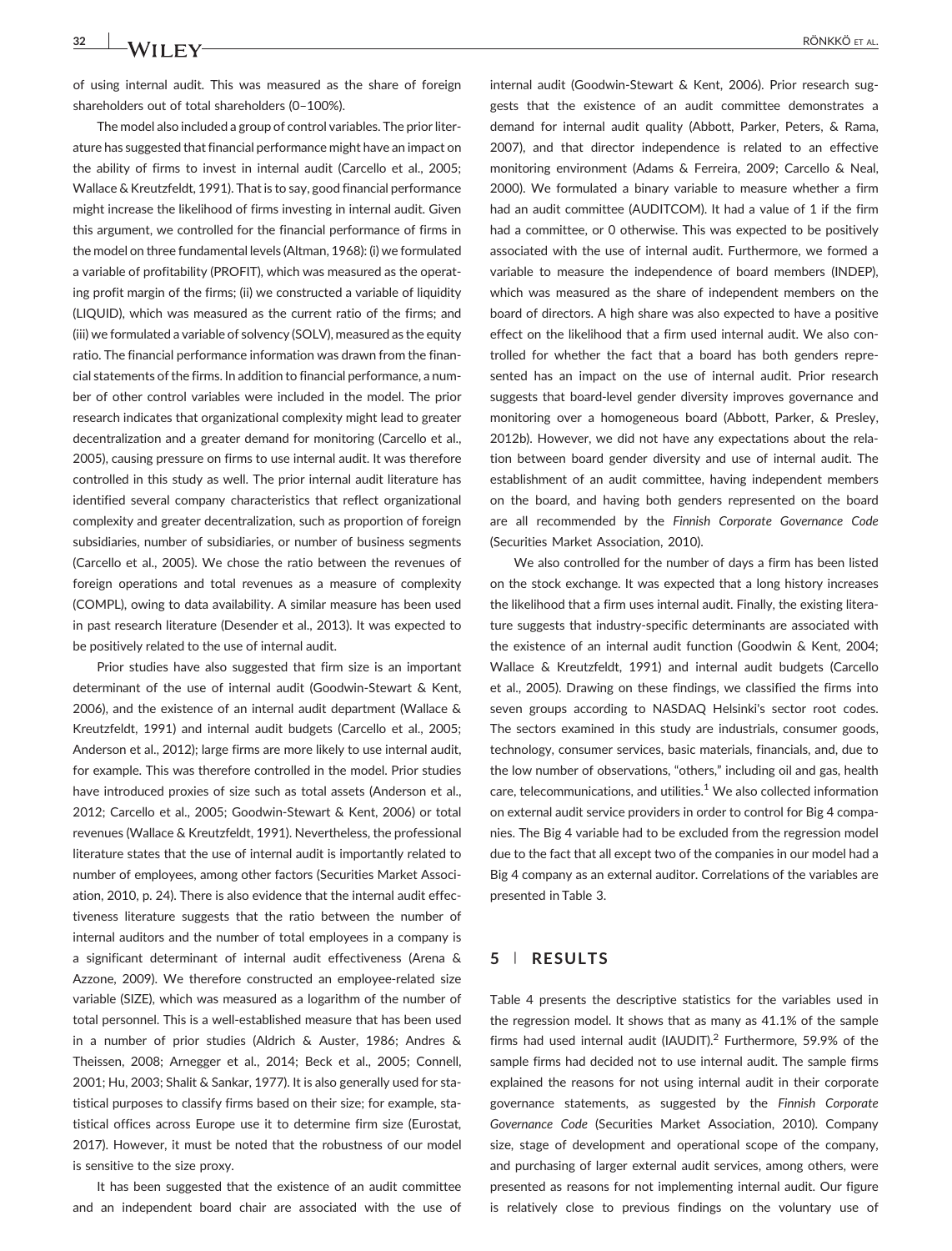| l                    |
|----------------------|
| $\ddot{\phantom{a}}$ |
| $\frac{1}{1}$<br>ı   |
| ۱<br>ļ               |

|                    | <b>TIQUAI</b> | PROFIT     | <b>SOLV</b> | TIQUID     | GROWTH               | SIZE     | GENDER    | <b>AUDITCOM</b> | <b>INDEP</b> | <b>COMPL</b> | <b>DAYS</b> | MAJOR     | <b>STATE</b> | <b>FOREIGN</b> | <b>DISPER</b> |
|--------------------|---------------|------------|-------------|------------|----------------------|----------|-----------|-----------------|--------------|--------------|-------------|-----------|--------------|----------------|---------------|
| <b>TIGNAI</b>      | 1.0000        |            |             |            |                      |          |           |                 |              |              |             |           |              |                |               |
| PROFIT             | $.2007*$      | 1.0000     |             |            |                      |          |           |                 |              |              |             |           |              |                |               |
| <b>SOLV</b>        | $-1322*$      | $.4321*$   | 1.0000      |            |                      |          |           |                 |              |              |             |           |              |                |               |
| TIQUID             | $-1191*$      | 0403       | .3608*      | 1.0000     |                      |          |           |                 |              |              |             |           |              |                |               |
| GROWTH             | 0407          | $.3756*$   | $.1470*$    | $-5428*$   | 1.000                |          |           |                 |              |              |             |           |              |                |               |
| SIZE               | .5475*        | $.2888*$   | $-0.1399*$  | $-0.3135*$ | .2783*               | 1.0000   |           |                 |              |              |             |           |              |                |               |
| <b>GENDER</b>      | $.2593*$      | $.3261*$   | .0393       | $-2412*$   | $.2788*$             | $.4647*$ | 1.0000    |                 |              |              |             |           |              |                |               |
| <b>AUDITCOM</b>    | .4335*        | .0937      | $9660 -$    | .0317      | $-0796$              | .4968*   | $.2335*$  | 1.0000          |              |              |             |           |              |                |               |
| <b>INDEP</b>       | $.1876*$      | $.2779*$   | .0521       | $-0874$    | $.1350*$             | $.3924*$ | $.1789*$  | $.3067*$        | 1.0000       |              |             |           |              |                |               |
| <b>COMPL</b>       | $.2534*$      | $.1761*$   | $.1273*$    | $-0687$    | $.2457*$             | $.3152*$ | $.1850*$  | .0995           | $.1438*$     | 1.0000       |             |           |              |                |               |
| <b>DAYS</b>        | $-0059$       | $-0488$    | .0345       | $.1151*$   | $-1298*$             | 0148     | $-0.0763$ | $-1889*$        | $-1772*$     | $-0383$      | 1.0000      |           |              |                |               |
| MAJOR              | $-0.0724$     | $-0529$    | $-0.0025$   | $.1669*$   | $-1337$ <sup>*</sup> | $-2137*$ | $-2044*$  | $-.1166*$       | $-0.3907*$   | $-1177*$     | $.1076*$    | 1.0000    |              |                |               |
| <b>STATE</b>       | $.3869*$      | .0278      | $-0.0948$   | $-0498$    | .0294                | $.2732*$ | $.1616*$  | $.3291*$        | $.2784*$     | $-0.445$     | $-.1068*$   | .0137     | 1.0000       |                |               |
| FOREIGN            | $.3476*$      | $-0.2580*$ | $-1791*$    | .0672      | $-2055*$             | $.2194*$ | $.1087*$  | .2789*          | $-0.0742$    | $.1064*$     | .0387       | $-.0842$  | $.1932*$     | 1.0000         |               |
| <b>DISPER</b>      | .5181*        | .0253      | $-0093$     | $-0322$    | $-0340$              | $.6319*$ | .3485*    | .5326*          | .4293*       | $.2071*$     | $-0408$     | $-0.2025$ | $.4176*$     | $.3311*$       | 1.0000        |
| $\frac{1}{p}$ > 1. |               |            |             |            |                      |          |           |                 |              |              |             |           |              |                |               |

internal audit. Based on their Australian sample, Goodwin ‐Stewart and Kent (2006) found that 34.1% of firms voluntarily used internal audit.

In the following we summarize the descriptive statistics for the independent variables used in the model. The share of foreign ownership in the sample firms was 19.1% on average, ranging from 0.01 to 90.8% (FOREIGN). The proxy for ownership dispersion received a value of 3.9, which indicates that the sample firms had 17,691 shareholders on average (DISPER). As normal values, the range of number of shareholders was 247 to 224,204. The descriptive statistics further indicate that 12.2% of the sample firms were partly owned by the state (STATE). The Finnish government has, among its financial interests, invested in firms with a special strategic interest, such as energy producers, oil refiners, and aviation companies. In 2012, the Finnish government had holdings in 15 such firms listed on NASDAQ OMX Helsinki. Table 4 also shows that, on average, the voting power of the largest shareholder in the sample firms was 26.0% (MAJOR). This value ranged from 2.1 to 78.9%. The correlations are presented in Table 3.

Table 5 presents the logistic regression results. The area under the ROC curve for the logistic regression model is 0.9531. Table 6 presents the logistic regression results of a separated model with only the independent variables, and Table 7 presents the logistic regression results of a separated model with only the control variables. The results indicate that ownership structure matters when it comes to the use of internal audit. Three out of four ownership ‐related determinants appeared to be statistically significant. First, DISPER received a positive and statistically significant coefficient ( $p < .05$ ), indicating that the more shareholders the firm has the more likely it is to use internal audit; in other words, dispersed ownership seems to increase the likelihood that a firm uses internal audit. This result is in line with our hypothesis stating that dispersed ownership might increase the need for internal audit as the separation of ownership and control increases. Second, as expected, FOREIGN also received a positive and significant coefficient ( $p < .05$ ). This suggests that a high share of foreign ownership seems to increase the probability that a firm uses internal audit on voluntary basis. The result matches our hypothesis. Third, as hypothesized, STATE also had a statistically significant positive coefficient  $(p < .05)$ . This indicates that state ownership increases the probability that a firm uses internal audit. The result is in line with national and international policies suggesting that state ‐owned companies are expected to comply with the best practices of corporate governance. MAJOR received an insignificant coefficient, so the voting power of a major individual shareholder does not seem to have any significant impact on the use of internal audit. In addition, our model included a number of control variables, and many of them received statistically significant coefficients.

As expected, SIZE received a positive and statistically significant coefficient ( $p < .05$ ).<sup>3</sup> The result is in line with the prior literature (Carcello et al., 2005; Goodwin-Stewart & Kent, 2006; Wallace & Kreutzfeldt, 1991). However, it should be noted that this study used a logarithm of the total number of employees as a proxy of size. With alternative proxies of size, total assets or total revenues, the ownership determinants did not receive statistically significant coefficients. As expected, COMPL had a positive and significant coefficient ( $p < .05$ ).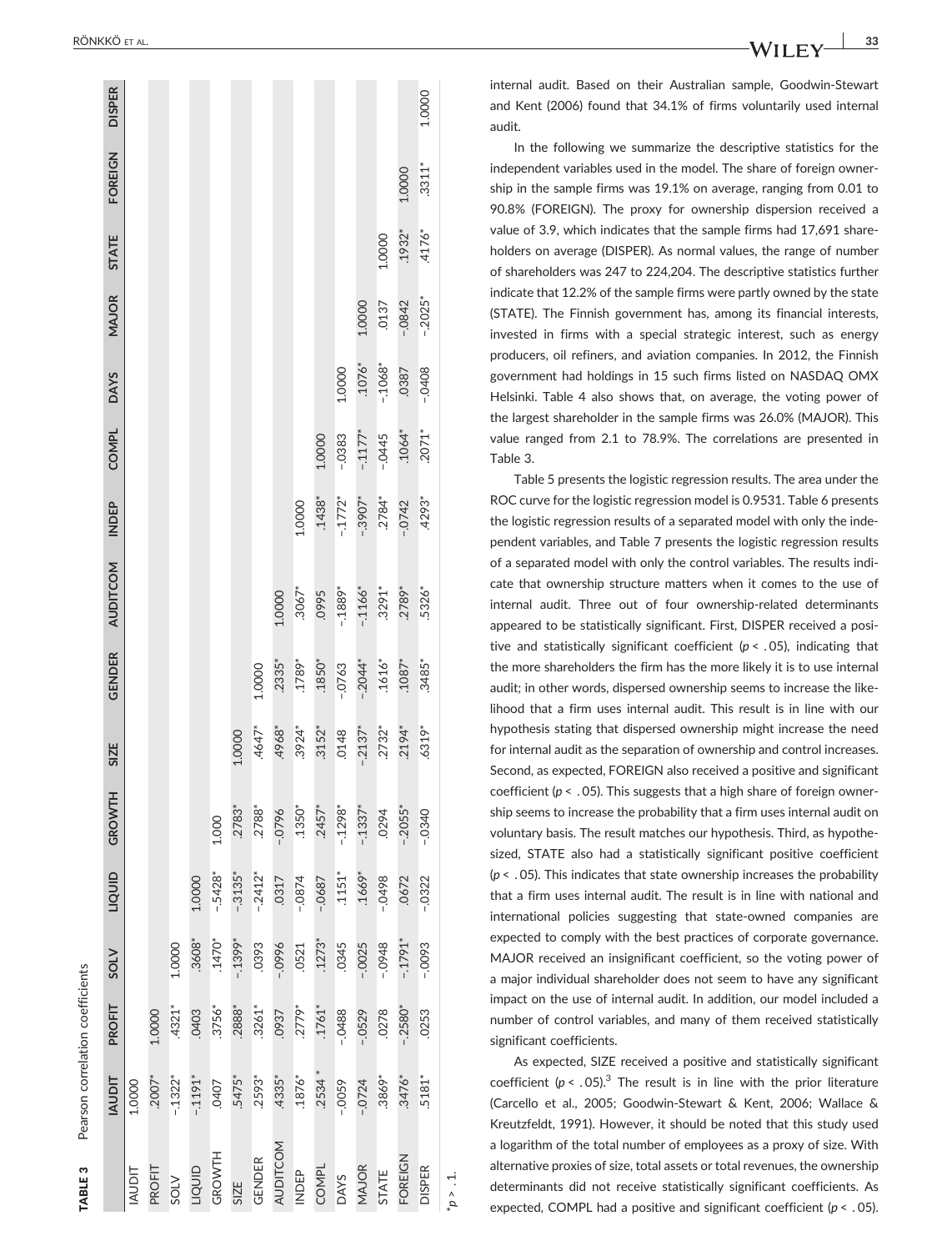# 34 NA/TI**EX**

#### TABLE 4 Descriptive statistics

| Variable                 | Obs. | Mean       | Std. dev. | Min.      | Max.     |
|--------------------------|------|------------|-----------|-----------|----------|
| <b>IAUDIT</b>            | 107  | .4112      | .4943     | .0000     | 1.0000   |
| <b>PROFIT</b>            | 107  | $-5.4344$  | 121.19    | $-985.85$ | 580.80   |
| SOLV                     | 107  | 44.960     | 19.875    | $-64.000$ | 93.800   |
| <b>LIQUID</b>            | 107  | 1.8368     | 4.2842    | 0.0800    | 44.340   |
| <b>GROWTH</b>            | 107  | 0.9953     | 25.503    | $-149.9$  | 89.7     |
| $SIZE^*$                 | 107  | 3.0663     | 0.8454    | 0.0000    | 4.5852   |
| <b>GENDER</b>            | 107  | .8411      | .3673     | .0000     | 1.0000   |
| <b>AUDITCOM</b>          | 107  | .5607      | .4986     | .0000     | 1.0000   |
| <b>INDEP</b>             | 107  | .7177      | .2251     | .0000     | 1.0000   |
| <b>COMPL</b>             | 107  | 44.582     | 37.706    | 0.0000    | 99.800   |
| <b>DAYS</b>              | 107  | 6,246.8    | 3,025.2   | 1,011.0   | 25,811.0 |
| <b>MAJOR</b>             | 107  | 25.987     | 18.043    | 2.0800    | 78.900   |
| <b>STATE</b>             | 107  | .1215      | .3282     | .0000     | 1.0000   |
| <b>FOREIGN</b>           | 107  | 19.068     | 21.848    | 0.0100    | 90.770   |
| DISPER**                 | 107  | 3.8637     | 0.6009    | 2.3927    | 5.3506   |
| *SIZE (normal values)    | 107  | 4,406.5    | 7,232.6   | 1.0000    | 38,477   |
| **DISPER (normal values) | 107  | 17,691     | 29,527    | 247       | 22,4204  |
|                          |      | Yes $(\%)$ | No (%)    |           |          |
| <b>INDUSTRIALS</b>       |      | 39         | 61        |           |          |
| <b>CONSGOODS</b>         |      | 13         | 87        |           |          |
| <b>TECHNOLOGY</b>        |      | 16         | 84        |           |          |
| <b>CONSSERVICES</b>      |      | 8          | 92        |           |          |
| <b>BASICMATER</b>        |      | 8          | 92        |           |          |
| <b>FINANCIALS</b>        |      | $\,8\,$    | 92        |           |          |
| <b>OTHERS</b>            |      | 8          | 92        |           |          |

### TABLE 5 Logistic regression results

| Variable        | Variable type | <b>Expected sign</b>     | <b>Coefficients</b> | z-value | $p$ -value |
|-----------------|---------------|--------------------------|---------------------|---------|------------|
| <b>PROFIT</b>   | Control       | $+$                      | 0.040               | 1.44    | $.075*$    |
| SOLV            | Control       | $^{+}$                   | 0.030               | 0.79    | .215       |
| <b>LIQUID</b>   | Control       | $+$                      | $-1.872$            | $-2.48$ | $.007***$  |
| <b>GROWTH</b>   | Control       | $^{+}$                   | $-0.0449$           | $-1.53$ | $.063*$    |
| SIZE            | Control       | $^{+}$                   | 2.300               | 1.87    | $.031**$   |
| <b>GENDER</b>   | Control       | $\ddot{?}$               | $-2.406$            | $-1.66$ | $.048**$   |
| <b>AUDITCOM</b> | Control       | $^{+}$                   | $-1.142$            | $-1.09$ | .138       |
| <b>INDEP</b>    | Control       | $^{+}$                   | $-1.738$            | $-0.72$ | .236       |
| <b>COMPL</b>    | Control       | $^{+}$                   | 0.023               | 1.97    | $.025***$  |
| <b>DAYS</b>     | Control       | $^{+}$                   | $-0.000$            | $-0.85$ | .198       |
| <b>MAJOR</b>    | Independent   | $\overline{\phantom{m}}$ | 0.012               | 0.40    | .345       |
| <b>STATE</b>    | Independent   | $^{+}$                   | 3.290               | 1.72    | $.043**$   |
| <b>FOREIGN</b>  | Independent   | $^{+}$                   | 0.040               | 1.69    | $.046**$   |
| <b>DISPER</b>   | Independent   | $^{+}$                   | 2.757               | 2.15    | $.016***$  |
| Number of obs   |               |                          |                     |         | 107        |
| Pseudo $R^2$    |               |                          |                     |         | .604       |
| Log likelihood  |               |                          |                     |         | $-28.709$  |

 $*p < .1$ ,

 $*^{*}p < .05$ ,

\*\*\* $p < .01$ ;  $p$ -values are one-tailed.

The more complex the organization's structure is, the more control it tends to require. Identical results have been found in prior studies (Carcello et al., 2005; Wallace & Kreutzfeldt, 1991). GENDER received a negative and also statistically significant coefficient ( $p < .05$ ), although we had no expectations on this. Nevertheless, the result suggests that if a firm's board has both female and male directors it is more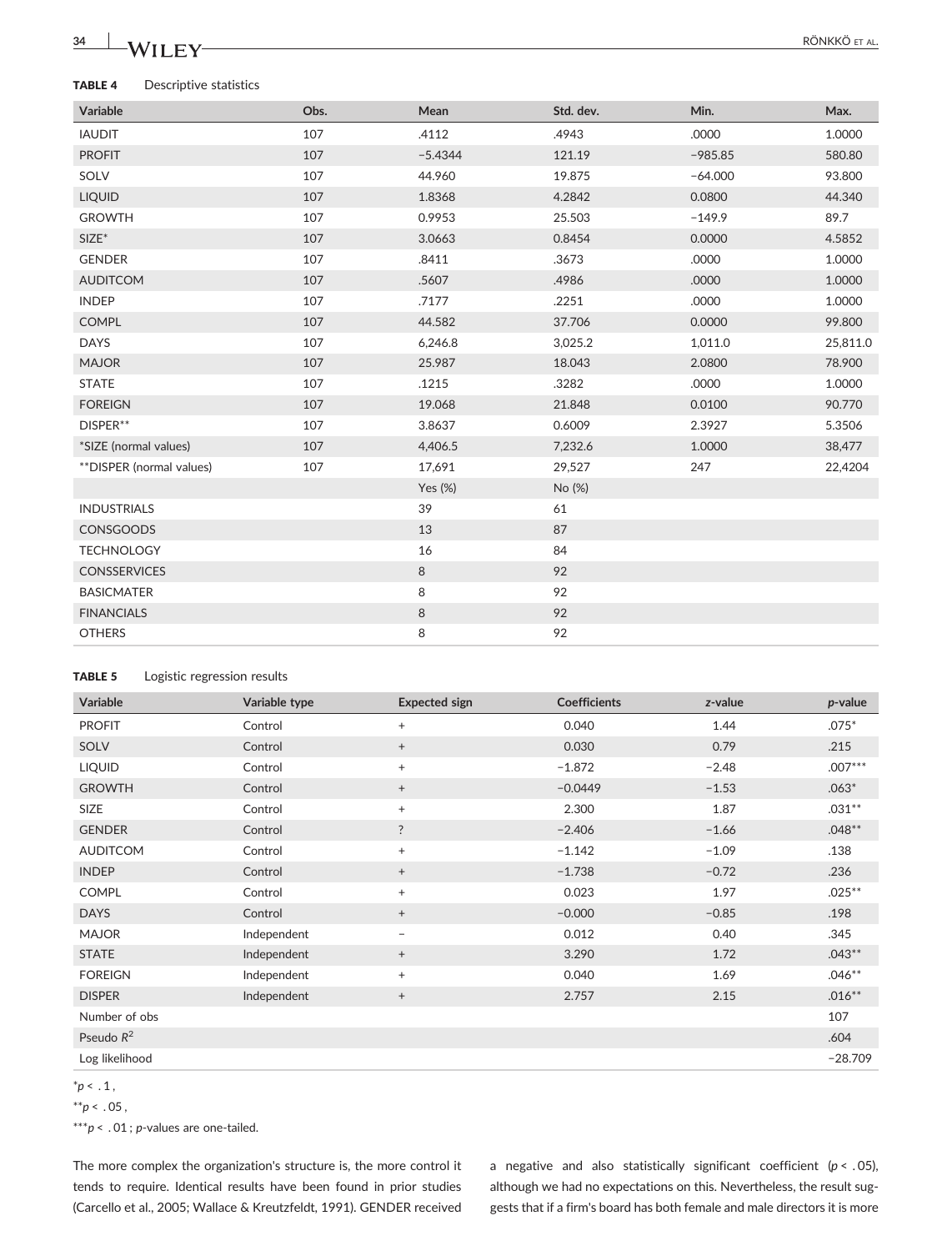TABLE 6 Logistic regression results, independent variables only

| <b>Variable</b> | Variable type | <b>Expected sign</b> | <b>Coefficients</b> | z-value | $p$ -value |
|-----------------|---------------|----------------------|---------------------|---------|------------|
| <b>MAJOR</b>    | Independent   | $\qquad \qquad$      | 0.003               | 0.26    | .398       |
| <b>STATE</b>    | Independent   | $^{+}$               | 1.961               | 1.74    | $.041**$   |
| <b>FOREIGN</b>  | Independent   | $\ddot{}$            | 0.021               | 1.97    | $.025***$  |
| <b>DISPER</b>   | Independent   | $+$                  | 1.994               | 3.52    | $.000***$  |
| Number of obs   |               |                      |                     |         | 107        |
| Pseudo $R^2$    |               |                      |                     |         | .293       |
| Log likelihood  |               |                      |                     |         | $-51.221$  |

 $*p < .1$ ,

 $*^{*}p < .05$ ,

\*\*\*p < .  $01$ ; p-values are one-tailed.

| Logistic regression results, control variables only<br><b>TABLE 7</b> |  |
|-----------------------------------------------------------------------|--|
|-----------------------------------------------------------------------|--|

| Variable        | Variable<br>type | <b>Expected</b><br>sign  | <b>Coefficients</b> | $7-$<br>value | <i>p</i> -value |
|-----------------|------------------|--------------------------|---------------------|---------------|-----------------|
| <b>PROFIT</b>   | Control          | $+$                      | 0.036               | 1.88          | $.030**$        |
| <b>SOLV</b>     | Control          | $+$                      | $-0.006$            | $-0.19$       | .423            |
| <b>LIQUID</b>   | Control          | $+$                      | $-0.946$            | $-1.72$       | $.043***$       |
| <b>GROWTH</b>   | Control          | $+$                      | $-0.027$            | $-1.38$       | $.084*$         |
| SIZE.           | Control          | $+$                      | 1.677               | 2.96          | $.002***$       |
| <b>GENDER</b>   | Control          | $\overline{\phantom{0}}$ | $-0.304$            | $-0.32$       | .376            |
| <b>AUDITCOM</b> | Control          | $+$                      | 0.838               | 1.28          | .101            |
| <b>INDEP</b>    | Control          | $+$                      | 0.272               | 0.19          | .426            |
| <b>COMPL</b>    | Control          | $+$                      | 0.118               | 1.46          | $.073*$         |
| <b>DAYS</b>     | Control          | $+$                      | 0.000               | 0.15          | .441            |
| Number of obs   |                  |                          |                     |               | 107             |
| Pseudo $R^2$    |                  |                          |                     |               | .408            |
| Log likelihood  |                  |                          |                     |               | $-42.937$       |

 $p< 1$ ,

 $*^{*}p < .05$ ,

\*\*\*p < .  $01$ ; p-values are one-tailed.

probable that the firm does not use internal audit. In contrast to our expectation, LIQUID received a negative and significant coefficient  $(p < .001)$ , so the results seem to indicate that poor liquidity tends to increase the likelihood of the use of internal audit. GROWTH also received a negative and significant coefficient ( $p < .1$ ), in contrast to our expectation. The results of this study suggest that lower growth rates of total revenues seem to increase the likelihood of the voluntary use of internal audit. As expected, PROFIT had a positive and statistically significant coefficient ( $p < .1$ ). So, the logistic regression results of this study seem to indicate that if a firm is more profitable it is more probable that the firm has voluntarily used internal audit. All of the other control variables received statistically insignificant coefficients.

# 6 | CONCLUSIONS AND DISCUSSION

The importance of the role of internal audit in good corporate governance is widely recognized. However, despite the potential benefits and suggestions from regulators, less than half of the firms examined seem to have voluntarily used internal audit. We further noted that while there are a few studies that have investigated the determinants

of internal audit, the effects of ownership structure on the use of internal audit have remained quite unexplored. This was considered a significant research gap, considering that prior research has indicated that ownership structure tends to shape the behavior of firms (Bozec & Bozec, 2007; Dogan & Smyth, 2002; La Porta et al., 2000; Prevost et al., 2002; Rediker & Seth, 1995). The ownership determinants examined in this study include foreign ownership, state ownership, dispersion of ownership, and the influence of a single powerful shareholder.

From a research perspective, five important conclusions can be drawn based on the statistical analyses of this study. First, the ownership structure in general seems to affect the use of internal audit. According to our analysis, three out of four ownership-related determinants are statistically significant, which indicates that ownership structure is related to the voluntary use of internal audit. The results of this study are in line with prior literature suggesting that ownership structure does affect corporate governance (Bozec & Bozec, 2007; Desender et al., 2013; Shleifer & Vishny, 1997). Second, as hypothesized, state ownership increases the likelihood that a firm uses internal audit. This finding has a solid theoretical basis, as several prior studies have noted that state ownership is a crucial factor affecting a firm's behavior (Connelly et al., 2010; Ennser‐Jedenastik, 2014; La Porta et al., 1999; Shleifer & Vishny, 1994). Furthermore, prior literature suggests that politicians might have an interest in using internal audit as part of a high-quality corporate governance system in order to find out whether the funds have been used as intended (Carey et al., 2013). Third, as we hypothesized, our results indicate that the more dispersed the ownership structure is the more likely it is that the firm uses internal audit. The dispersion of ownership was measured by the total number of shareholders. This finding has a solid theoretical basis; it is believed that internal audit might be one solution to guarantee shareholders' interests in firms with dispersed owner bases by reducing the information asymmetry between managers and minor shareholders (Adams, 1994; Carey et al., 2000; Goodwin‐Stewart & Kent, 2006). However, it must be noted that, to the extent to which their interests are aligned, several smaller blockholders might work together and enhance their control, as information asymmetries exist between different groups of owners (Connelly et al., 2010). This is to be recognized when interpreting the effects of dispersed ownership on the use of internal audit. Fourth, as hypothesized, we discovered that a high share of foreign ownership increases the likelihood of the use of internal audit. This finding is in line with suggestions that foreign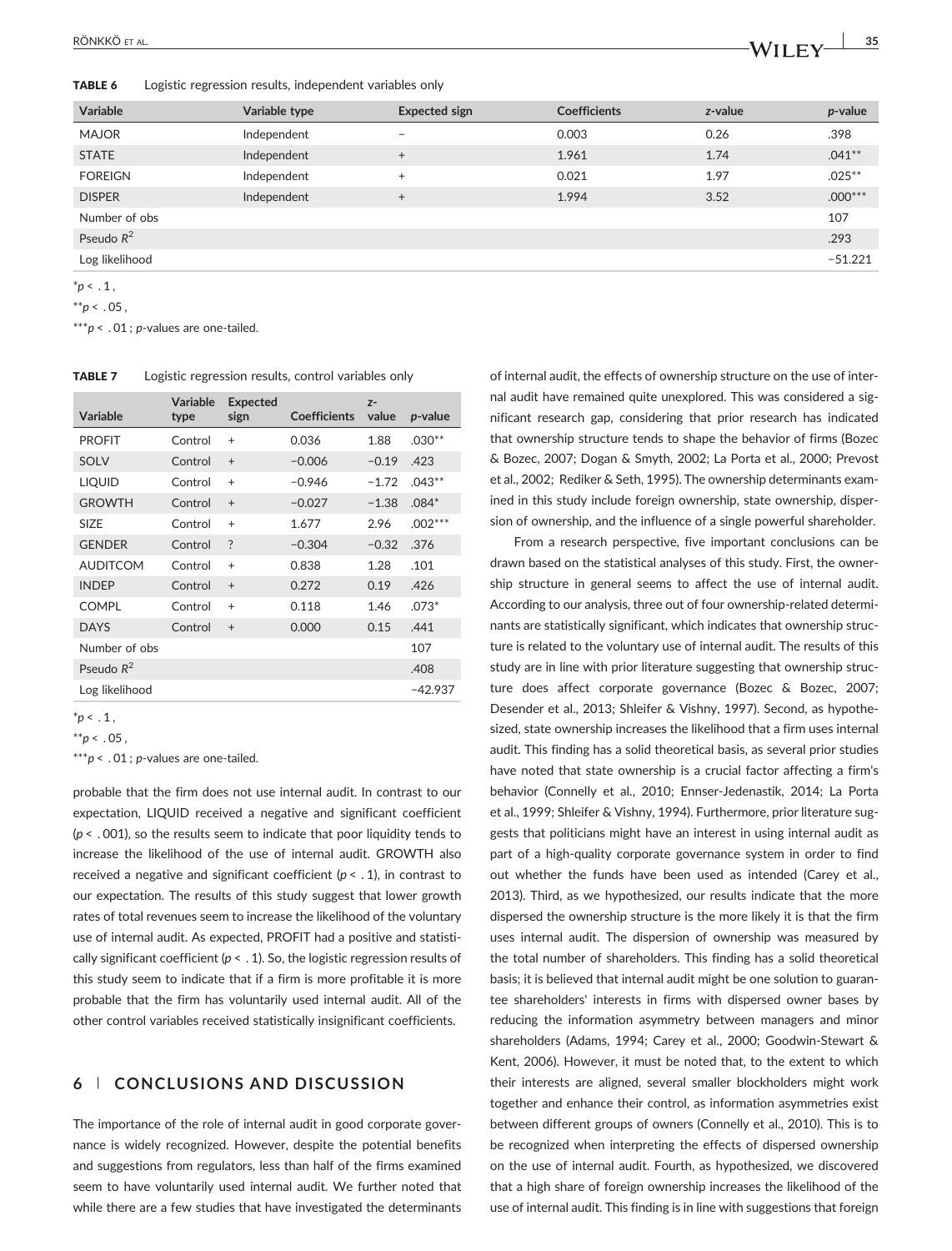investors avoid investing in companies with poor governance (Leuz et al., 2010). On the other hand, investors such as foreigners or the state might be willing to affect the use of internal audit after the investment decision. As suggested by the prior corporate governance literature, this must be recognized when interpreting the results of this study (Brown et al., 2011). Finally, our analysis does not support the theory that powerful, concentrated shareholders might decrease the emphasis on using internal audit when the owner's observability of management increases; see Carey et al. (2000), Collier & Gregory (1999), Collis et al. (2004), and DeFond (1992). However, we suggest further examination of this hypothesis in different market settings.

The results of this study indicate an association between the size of the firm and the use of internal audit. The result is in line with prior literature (Wallace & Kreutzfeldt, 1991; Carcello et al., 2005; Goodwin‐Stewart & Kent, 2006). As suggested in existing literature, in light of the findings of this study it can be speculated that smaller firms might not regard internal audit as being cost effective (Goodwin‐Stewart & Kent, 2006). However, as an important limitation, it should be noted that the robustness of our model is sensitive to the size proxy, total number of employees. In addition to firm size, other organizational characteristics should be recognized when examining the potential determinants of the voluntary use of internal audit. Consistent with prior studies, we found an association between the complexity of the organization's structure and the use of internal audit (Carcello et al., 2005; Wallace & Kreutzfeldt, 1991). Our results indicate that more complex organizations seem to require more control in the form of internal audit.

From a practice perspective, the results provide regulators, management, boards, and investors with a comprehensive outlook on the voluntary use of internal audit in listed companies. The results of this study might be useful for market regulators that are considering making internal audit mandatory. This paper provides useful information on determinants affecting firms' decisions to voluntarily use internal audit and widens the discussion to ownership determinants. Thus, management and boards can obtain useful information from the results of this study when making decisions on whether to use internal audit. Our results suggest that certain types of investors, such as foreigners, tend to be shareholders in companies that use internal audit. Moreover, higher foreign ownership seems to increase the likelihood that a firm decides to use internal audit. This might be due to the prior findings stating that foreign owners export good corporate governance (Aggarwal et al., 2011). Internal audit might also help a company in attracting new foreign shareholders, as they might be more willing to invest in companies with internal audit. Furthermore, officers preparing and implementing governmental ownership policies can benefit from the results of this study, as they suggest that state ownership seems to increase the likelihood that a company uses internal audit. The result suggests that state owners seem to implement internal audit in firms they invest in. This result is in line with OECD (2004) and the state ownership policy guidelines of the Finnish Prime Minister's Office (2011), suggesting that state‐owned companies comply with the best practices of corporate governance. Furthermore, the Finnish Corporate Governance Code (Securities Market Association, 2010) also introduces internal audit as an essential part of good corporate governance. Thus, state‐owned companies listed on NASDAQ OMX Helsinki seem to comply with the best practices of corporate governance. From the investors' point of view, investors such as foreigners and minor investors might gain useful information from the results of this study when selecting potential investment targets, as this study suggests that these different types of investors tend to prefer companies which use internal audit. In addition, the results of this study provide useful information for internal audit practitioners, as our results indicate that, despite the potential benefits, less than half of the sample firms voluntarily used internal audit. In light of these findings, it can be speculated as to whether the internal audit is really seen as a crucial part of high‐quality corporate governance systems, as suggested by corporate governance regulation.

Some further limitations to this study should be noted. Despite it being rather comprehensive, our data were based on a single year and included firms listed on a single market. We believe that a larger multiyear dataset might bring useful new information into the evolving research field of examining the determinants affecting the voluntary use of internal audit. We also encourage researchers to further examine these phenomena on larger stock exchanges and in different countries with various corporate governance systems. This paper contributes to the internal audit research field by introducing four dimensions of company ownership structure. However, new aspects of ownership structure are needed in order to build a deeper understanding of internal audit determinants. Among the possible variables to consider are management ownership, board ownership, and institutional ownership. Furthermore, some of the variables used in the model might not be good proxies for the determinants measured. In particular, in contrast to previous studies exploring the voluntary use of internal audit (Goodwin‐Stewart & Kent, 2006), this study relied on prior studies using total number of employees as a measure of firm size (Aldrich & Auster, 1986; Andres & Theissen, 2008; Arnegger et al., 2014; Beck et al., 2005; Connell, 2001; Hu, 2003; Shalit & Sankar, 1977). However, when using total assets or total revenues as a proxy of firm size, the ownership determinants did not receive statistically significant coefficients. Thus, it can be speculated as to what the actual effects of ownership structure are on the voluntary use of internal audit. On the other hand, it also creates interesting possibilities for further research examining the effects of ownership structure on the voluntary use of internal audit. Additional research using a refined model and variables is needed to fully understand the effect of a firm's ownership structure on using internal audit. Furthermore, this study has not addressed the question of whether the use of internal audit is a possible reason for the investment decision or follows the investment decision of a certain type of investor. As suggested in the prior literature, we must also note the possibility of endogeneity when interpreting the results of this study (Antle et al., 2006; Brown et al., 2011; Larcker & Rusticus, 2010). The results of this study can be interpreted in different ways. The shareholder structure might affect the voluntary use of internal audit, or the specific types of shareholder might invest in companies with internal audit.

#### ACKNOWLEDGEMENTS

We would like to thank The Finnish Foundation for Share Promotion and The Foundation for Economic Education for financial support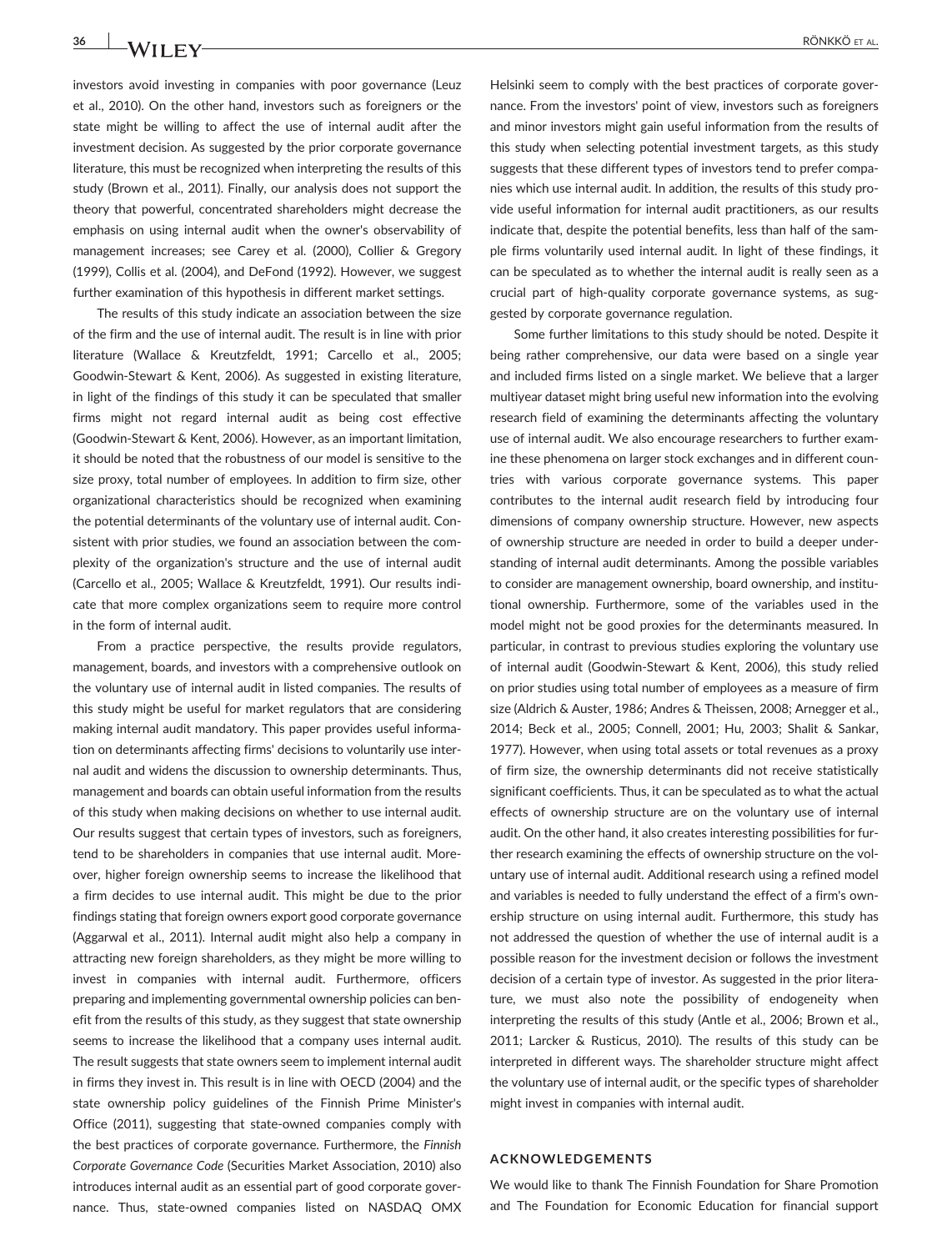#### ENDNOTES

- $1$  The utilities sector was found by Carcello et al. (2010) to be positively related to internal audit budgets. However, owing to the fact that there was only one firm representing the utilities sector in our analysis, the sector was included in the "others" group.
- $2$  A total of 44 of the firms in our sample used internal audit. Nine of these firms had purchased internal audit services from external service providers, and 35 firms had their own internal audit function.
- $3$  In this study, a logarithm of the total number of employees was used as a proxy of size. The results were affected when a natural logarithm of total assets or natural logarithm of total revenues was used as an alternative proxy of size. With these alternative proxies of size, the ownership determinants did not receive statistically significant coefficients. The correlations between the logarithm of total revenues or total assets and three out of four ownership determinants (state ownership, foreign ownership, and dispersion of ownership) were significant at the <0.1 level.

#### ORCID

Jaakko Rönkkö i <http://orcid.org/0000-0002-7997-0717>

#### **REFERENCES**

- Abbott, L. J., Parker, S., Peters, G. F., & Rama, D. V. (2007). Corporate governance, audit quality, and the Sarbanes–Oxley Act: Evidence from internal audit outsourcing. The Accounting Review, 82(4), 803–835.
- Abbott, L. J., Parker, S., & Peters, G. F. (2012). Audit fee reductions from internal audit‐provided assistance: The incremental impact of internal audit characteristics. Contemporary Accounting Research, 29(1), 94–118.
- Abbott, L. J., Parker, S., & Presley, T. J. (2012). Female board presence and the likelihood of financial restatement. Accounting Horizons, 26(4), 607–629.
- Abdel‐Khalik, A. R. (1993). Why do private companies demand an audit? A case for organizational loss of control. Journal of Accounting, Auditing and Finance, 8(1), 31–52.
- Adams, M. B. (1994). Agency theory and the internal audit. Managerial Auditing Journal, 9(8), 8–12.
- Adams, R. B., & Ferreira, D. (2009). Women in the boardroom and their impact on governance and performance. Journal of Financial Economics, 94(2), 291–309.
- Aggarwal, R., Erel, I., Ferreira, M., & Matos, P. (2011). Does governance travel around the world? Evidence from institutional investors. Journal of Financial Economics, 100(1), 154–181.
- Aldrich, H., & Auster, E. R. (1986). Even dwarfs started small: Liabilities of age and size and their strategic implications. Research in Organizational Behavior, 8, 165–198.
- Altman, E. I. (1968). Financial ratios, discriminant analysis, and the prediction of corporate bankruptcy. The Journal of Finance, 23(4), 589–609.
- Anderson, D., Francis, J. R., & Stokes, D. J. (1993). Auditing, directorships and the demand for monitoring. Journal of Accounting and Public Policy, 69(12), 353–375.
- Anderson, U. L., Christ, M. H., Johnstone, K. M., & Rittenberg, L. E. (2012). A post‐SOX examination of factors associated with the size of internal audit functions. Accounting Horizons, 26(2), 167–191.
- Andres, C., & Theissen, E. (2008). Setting a fox to keep the geese does the comply-or-explain principle work? Journal of Corporate Finance, 14, 289–301.
- Antle, R., Gordon, E., Narayanamoorthy, G., & Zhou, L. (2006). The joint determination of audit fees, non‐audit fees, and abnormal accruals. Review of Quantitative Finance and Accounting, 27(3), 235–266.
- Arena, M., & Azzone, G. (2007). Internal audit departments: Adoption and characteristics in Italian companies. International Journal of Auditing, 11, 91–114.
- Arena, M., & Azzone, G. (2009). Identifying organizational drivers of internal audit effectiveness. International Journal of Auditing, 13(1), 43–60.
- Arnegger, M., Hofmann, C., Pull, K., & Vetter, K. (2014). Firm size and board diversity. Journal of Management & Governance, 18(4), 1109–1135.
- Beck, T., Demirgüc‐Kunt, A., & Maksimovic, V. (2005). Financial and legal constraints to growth: Does firm size matter? The Journal of Finance, 60(1), 137–177.
- Bozec, Y., & Bozec, R. (2007). Ownership concentration and corporate governance practices: Substitution or expropriation effects? Canadian Journal of Administrative Sciences, 24(3), 182–195.
- Brown, P., Beekes, W., & Verhoeven, P. (2011). Corporate governance, accounting and finance: A review. Accounting and Finance, 51, 96–172.
- Burkart, M., Gromb, D., & Panunzi, F. (1997). Large shareholders, monitoring, and the value of the firm. The Quarterly Journal of Economics, 112(3), 693–728.
- Carcello, J. V., & Neal, T. L. (2000). Audit committee composition and auditor reporting. The Accounting Review, 75(4), 453–467.
- Carcello, J. V., Hermanson, D. R., & Raghunandan, K. (2005). Factors associated with US public companies' investment in internal auditing. Accounting Horizons, 19(2), 69–84.
- Carey, P., Simnett, R., & Tanewski, G. (2000). Voluntary demand for internal and external auditing by family businesses. Auditing: A Journal of Practice & Theory, 19(Supplement), 37–51.
- Carey, P., Knechel, W. R., & Tanewski, G. (2013). Costs and benefits of mandatory auditing of for‐profit private and not‐for‐profit companies in Australia. Australian Accounting Review, 23(1), 43–53.
- Chow, C. W. (1982). The demand for external auditing: Size, debt and ownership influences. The Accounting Review, 57(2), 272–291.
- Coates, J. C. (2010). The powerful and pervasive effects of ownership on M&A. Discussion paper no. 669, Harvard Law School.
- Collier, P. (1993). Factors affecting the formation of audit committees in major UK listed companies. Accounting and Business Research, 23(91A), 421–430.
- Collier, P., & Gregory, A. (1999). Audit committee activity and agency costs. Journal of Accounting and Public Policy, 18, 311–332.
- Collis, J., Jarvis, R., & Skerratt, L. (2004). The demand for the audit in small companies in the UK. Accounting and Business Research, 34(2), 87–100.
- Connell, J. (2001). Influence of firm size on organizational culture and employee morale. Journal of Management Research, 1(4), 221–232.
- Connelly, B. L., Hoskisson, R. E., Tihanyi, L., & Trevis Certo, S. (2010). Ownership as a form of corporate governance. Journal of Management Studies, 47(8), 1561–1589.
- Cooke, T. E. (1989). Disclosure in the corporate annual reports of Swedish companies. Accounting and Business Research, 19(74), 113–124.
- Coram, P., Ferguson, C., & Moroney, R. (2008). Internal audit, alternative internal audit structures and the level of misappropriation of assets fraud. Accounting and Finance, 48, 543–559.
- Dahlquist, M., & Robertsson, G. (2001). Direct foreign ownership, institutional investors, and firm characteristics. Journal of Financial Economics, 59(3), 413–440.
- Davis, J. H., Schoorman, F. D., & Donaldson, L. (1997). Toward a stewardship theory of management. Academy of Management Review, 22(1), 20–47.
- DeFond, M. L. (1992). The association between changes in client firm agency costs and auditor switching. Auditing: A Journal of Practice & Theory, 11, 16–31.
- Desender, K. A., Aguilera, R. V., Crespi, R., & García‐Cestona, M. (2013). When does ownership matter? Board characteristics and behavior. Strategic Management Journal, 34(7), 823–842.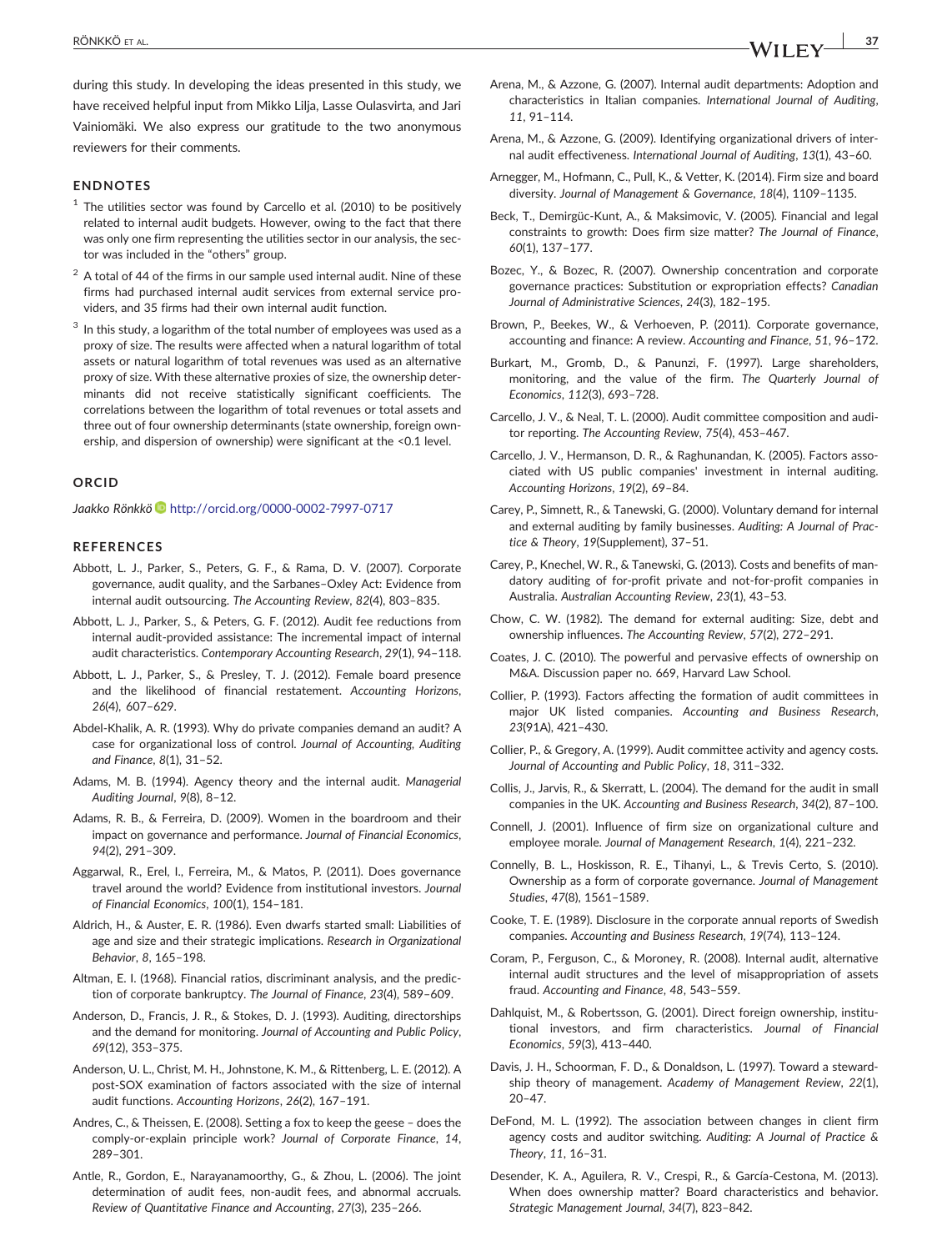# 38 NA/LLEN/

- Dharwadkar, R., George, G., & Brandes, P. (2000). Privatization in emerging economies: A agency theory perspective. Academy of Management Review, 25(3), 650–659.
- Dogan, E., & Smyth, R. (2002). Board remuneration, company performance, and ownership concentration: Evidence from publicly listed Malaysian companies. ASEAN Economic Bulletin, 19(3), 319–347.
- Ege, M. S. (2015). Does internal audit function quality deter management misconduct? The Accounting Review, 90(2), 495–527.
- Ennser‐Jedenastik, L. (2014). Political control and managerial survival in state-owned enterprises. Governance: An International Journal of Policy, Administration, and Institutions, 27(1), 135–161.
- Ettredge, M., Simon, D., Smith, D., & Stone, M. (1994). Why do companies purchase timely quarterly reviews? Journal of Accounting and Economics, 18, 131–155.
- Eurostat. (2017). Annual structural business statistics. Retrieved from [http://ec.europa.eu/eurostat/web/structural](http://ec.europa.eu/eurostat/web/structural-business-statistics/structural-business-statistics/sme)‐business‐statistics/structural‐business‐[statistics/sme](http://ec.europa.eu/eurostat/web/structural-business-statistics/structural-business-statistics/sme) (accessed May 2017).
- Felix, W. L. Jr., Gramling, A. A., & Maletta, M. J. (2001). The contribution of internal audit as a determinant of external audit fees and factors influencing this contribution. Journal of Accounting Research, 39(3), 513–534.
- Finnish Prime Minister's Office. (2011). Government resolution on state ownership policy. Retrieved from [http://vnk.fi/documents/10616/](http://vnk.fi/documents/10616/1221497/Periaatepaeaetoes03112011_eng.pdf/daf2cf64-ffea-4102-9c75-0803c227afeb) [1221497/Periaatepaeaetoes03112011\\_eng.pdf/daf2cf64](http://vnk.fi/documents/10616/1221497/Periaatepaeaetoes03112011_eng.pdf/daf2cf64-ffea-4102-9c75-0803c227afeb)‐ffea‐4102‐ 9c75‐[0803c227afeb](http://vnk.fi/documents/10616/1221497/Periaatepaeaetoes03112011_eng.pdf/daf2cf64-ffea-4102-9c75-0803c227afeb) (accessed December 17, 2016).
- Franks, J., & Mayer, C. (2001). Ownership and control of German corporations. The Review of Financial Studies, 14(4), 943–977.
- Goodwin, J. (2004). A comparison of internal audit in the private and public sectors. Managerial Auditing Journal, 19(5), 640–650.
- Goodwin, J., & Kent, P. (2004). Factors affecting the voluntary use of internal audit. Working paper, Queensland University of Technology.
- Goodwin‐Stewart, J., & Kent, P. (2006). The use of internal audit by Australian companies. Managerial Auditing Journal, 21(1), 81–101.
- Hex Plc, the Central Chamber of Commerce, & the Confederation of Finnish Industry and Employers. (2003). Corporate governance recommendation for listed companies of 2003. Retrieved from [http://](http://www.ecgi.org/codes/documents/recommendation_fin.pdf) [www.ecgi.org/codes/documents/recommendation\\_fin.pdf](http://www.ecgi.org/codes/documents/recommendation_fin.pdf) (accessed November 12, 2016).
- Hu, L. (2003). The hiring decisions and compensation structures of large firms. Industrial and Labor Relations Review, 56(4), 663–681.
- Jensen, M. C., & Meckling, W. H. (1976). Theory of the firm: Managerial behavior, agency costs, and ownership structure. Journal of Financial Economics, 3(4), 305–360.
- Kim, K. A., Kitsabunnarat‐Chatjuthamard, P., & Nofsinger, J. R. (2007). Large shareholders, board independence, and minority shareholder rights: Evidence from Europe. Journal of Corporate Finance, 13(5), 859–880.
- Kinkki, S. (2008). Minority protection and dividend policy in Finland. European Financial Management, 14(3), 470–502.
- Knechel, W. R., Niemi, L., & Sundgren, S. (2008). Determinants of auditor choice: Evidence from a small client market. International Journal of Auditing, 12, 65–88.
- Kumpusalo, U. (1996). Sisäiset tarkastajat ry:n toiminnan painopistealueita vuosina 1956–1996 [The priority areas of IIA Finland in 1956–1996], Sisäiset tarkastajat ry. Interna Revisorer rf. IIA—Finland 1956–1996. Sisäiset tarkastajat ry:n historiikki [The history of IIA Finland], Jyväskylä 1996.
- Kuuluvainen, A. (2016). 'Sisäinen tarkastus, yksi hyvän johtamis‐ ja hallintokulttuurin peruspilareista' [Internal Audit, One of the Cornerstones of Good Corporate Governance]. Syynissä‐magazine 1/2016. IIA Finland.
- La Porta, R., Lopez‐De‐Silanes, F., Shleifer, A., & Vishny, R. (1998). Law and finance. Journal of Political Economy, 106(6), 1113–1155.
- La Porta, R., Lopez‐De‐Silanes, F., & Shleifer, A. (1999). Corporate ownership around the world. The Journal of Finance, LIV(2), 471–517.
- La Porta, R., Lopez‐De‐Silanes, F., Shleifer, A., & Vishny, R. W. (2000). Agency problems and dividend policies around the world. The Journal of Finance, LV(1), 1–33.
- Larcker, D. F., & Rusticus, T. O. (2010). On the use of instrumental variables in accounting research. Journal of Accounting and Economics, 49, 186–205.
- Lenz, R., & Sarens, G. (2012). Reflections on the internal auditing profession: What might have gone wrong? Managerial Auditing Journal, 27(6), 532–549.
- Leuz, C., Nanda, D., & Wysocki, P. (2003). Investor protection and earnings management: An international comparison. Journal of Financial Economics, 69(3), 505–527.
- Leuz, C., Lins, K. V., &Warnock, F. E. (2010). Do foreigners invest less in poorly governed firms? The Review of Financial Studies, 23(3), 3245–3285.
- Lloyd, W. P., Jahera, J. S. Jr., & Page, D. E. (1985). Agency costs and dividend payout ratios. Quarterly Journal of Business & Economics, 24(3), 19–29.
- Löyttyniemi, T. (2011). Valtio-omistus 2030 mitä ja miksi? [State ownership in 2030 – what and why?]. Pörssisäätiö. Retrieved from [http://www.](http://www.porssisaatio.fi/wp-content/uploads/2012/05/Loyttyniemi_nettipdf.pdf) porssisaatio.fi/wp-[content/uploads/2012/05/Loyttyniemi\\_nettipdf.](http://www.porssisaatio.fi/wp-content/uploads/2012/05/Loyttyniemi_nettipdf.pdf) [pdf](http://www.porssisaatio.fi/wp-content/uploads/2012/05/Loyttyniemi_nettipdf.pdf) (accessed January 5, 2016).
- Lu, D., Thangavelu, S. M., & Hu, Q. (2016). Causes of the non‐performing loan piling-up the late 1990s: A research note. In S. Lin, & S. Song (Eds.), The revival of private enterprise in China. New York, NY: Routledge.
- Maury, B., & Pajuste, A. (2005). Multiple large shareholders and firm value. Journal of Banking and Finance, 29(7), 1813–1834.
- Menon, K., & Williams, J. D. (1994). The use of audit committees for monitoring. Journal of Accounting and Public Policy, 13(2), 121–139.
- Mihret, D. G. (2014). How can we explain internal auditing? The inadequacy of agency theory and a labor process alternative. Critical Perspectives on Accounting, 25(8), 771–782.
- New York Stock Exchange. (2016). The New York Stock Exchange listed company manual. Retrieved from<http://nysemanual.nyse.com/LCM/> (accessed November 6, 2016).
- Oikarinen, E. (2010). Foreign ownership of stocks and long‐run interdependence between national housing and stock markets—evidence from Finnish data. The Journal of Real Estate Financial and Economics, 41(4), 486–509.
- Organization for Economic Co‐operation and Development. (2004). OECD principles of corporate governance. Paris: OECD. Retrieved from [http://](http://www.oecd.org/daf/ca/corporategovernanceprinciples/31557724.pdf) [www.oecd.org/daf/ca/corporategovernanceprinciples/31557724.pdf.](http://www.oecd.org/daf/ca/corporategovernanceprinciples/31557724.pdf) accessed January 5, 2016
- Paape, L., Scheffe, J., & Snoep, P. (2003). The relationship between the internal audit function and corporate governance in the EU – a survey. International Journal of Auditing, 7, 247–262.
- Perrini, F., Rossi, G., & Rovetta, B. (2008). Does ownership structure affect performance? Evidence from the Italian market. Corporate Governance: An International Review, 16(4), 312–325.
- Prawitt, D. F., Sharp, N. Y., & Wood, D. A. (2011). Reconciling archival and experimental research: Does internal audit contribution affect the external audit fee? Behavioral Research in Accounting, 23(2), 187–206.
- Prevost, A. K., Rao, R. P., & Hossain, M. (2002). Board composition in New Zealand: An agency perspective. Journal of Business Finance & Accounting, 29, 731–760.
- Rediker, K., & Seth, A. (1995). Boards of directors and substitution effects of alternative governance mechanisms. Strategic Management Journal, 16(2), 85–99.
- Roe, M. J. (2003). Political determinants of corporate governance: Political context, corporate impact. Oxford: Oxford University Press.
- Rozeff, M. S. (1982). Growth, beta and agency costs as determinants of dividend payout ratios. Journal of Financial Research, 5(3), 249–259.
- Rugman, A. M. (1983). The comparative performance of U.S. and European multinational enterprises, 1970–79. Management International Review, 23(2), 4–14.